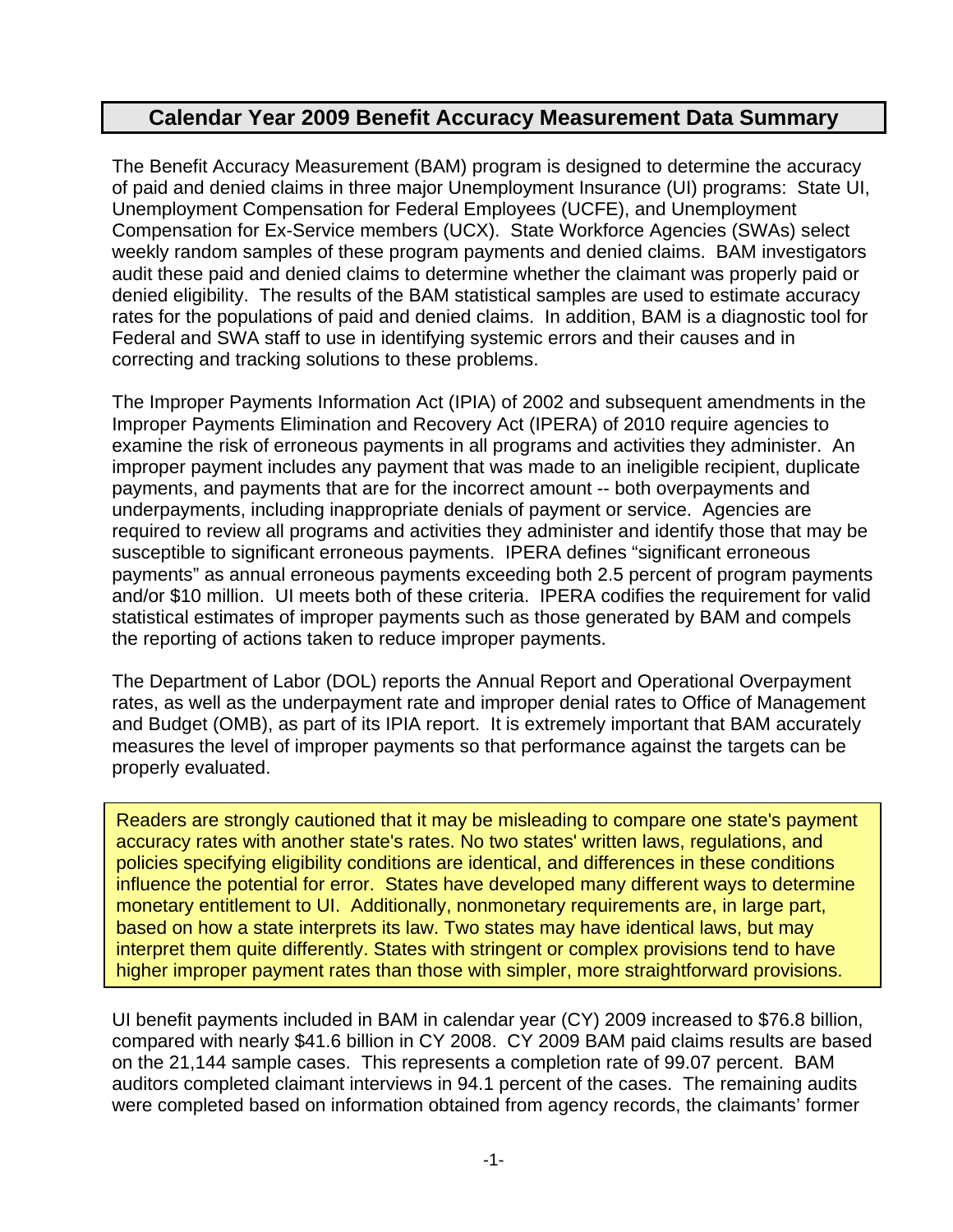employers, and third-party sources, such as labor unions and private employment agencies.

No single measure can reflect all aspects of UI benefit payment integrity. DOL uses six analytical measures to assess payment accuracy and estimate the risk of erroneous denial of benefits.

**BAM Operational Rate (4.91%)**[\\*](#page-1-0) **-** The BAM operational overpayment rate includes those overpayments that the states are reasonably expected to detect and establish for recovery - fraud and nonfraud recoverable overpayments, excluding work search, employment service (ES) registration, base period wage issues and miscellaneous causes, such as benefits paid during a period of disqualification, redeterminations, and back pay awards. Nationally, BAM estimates the operational rate dollars overpaid were \$3.771 billion.

**BAM Annual Report Rate (9.29%)\*-** The Annual Report rate includes fraud, nonfraud recoverable overpayments, nonfraud nonrecoverable overpayments, official action taken to reduce future benefits, and payments that are technically proper due to finality or other rules. The rate excludes payments determined to be "technically" proper due to law/rules requiring formal warnings for unacceptable work search efforts. All causes and responsible parties are included in this rate. When overpayments attributed to another SWA are excluded from individual state results, the annual report rate is 9.28%. Nationally, BAM estimates that \$7.124 billion in benefit payments were overpaid.

**Agency Responsibility (2.96%)\* -** This rate includes overpayments for which the SWA was either solely responsible or shared responsibility with claimants, employers, or third parties, such as labor unions or private employment referral agencies. The rate includes fraud, nonfraud recoverable overpayments, nonfraud nonrecoverable overpayments, official action taken to reduce future benefits, and payments that are technically proper due to finality or other rules. Nationally, BAM estimates SWAs had contributory responsibility for \$2.271 billion in benefits overpayments.

**Fraud (2.04%)\* -** The definition of unemployment compensation fraud varies from state to state. Because fraud determination criteria and thresholds vary between states; the individual state rates reflect these differences. The rate includes all causes and responsible parties. Nationally, BAM estimates that \$1.572 billion in benefit payments were fraudulently claimed.

**Underpayment Rate (0.63%)\* -** This rate includes payments that the BAM investigation determines were too small. All causes and responsible parties are included in this rate. It includes errors where additional payment is made or those errors that are technically proper due to finality rules or technically proper due to rules other than finality. As a percentage of

<span id="page-1-0"></span> $\overline{\phantom{0}}$ \* Colorado completed insufficient cases for the period of January through June 2009 to produce valid results; therefore State rates are based on completed cases from July – December, 2009. Montana completed insufficient cases for the period January to December, 2009 to produce valid results. National rates are based on the calendar year 2009 data, which includes the Colorado population limitation and excludes Montana data completely. DOL is reviewing cases completed by Georgia from July to December 2009; rates are subject to revision based on the outcome of this review.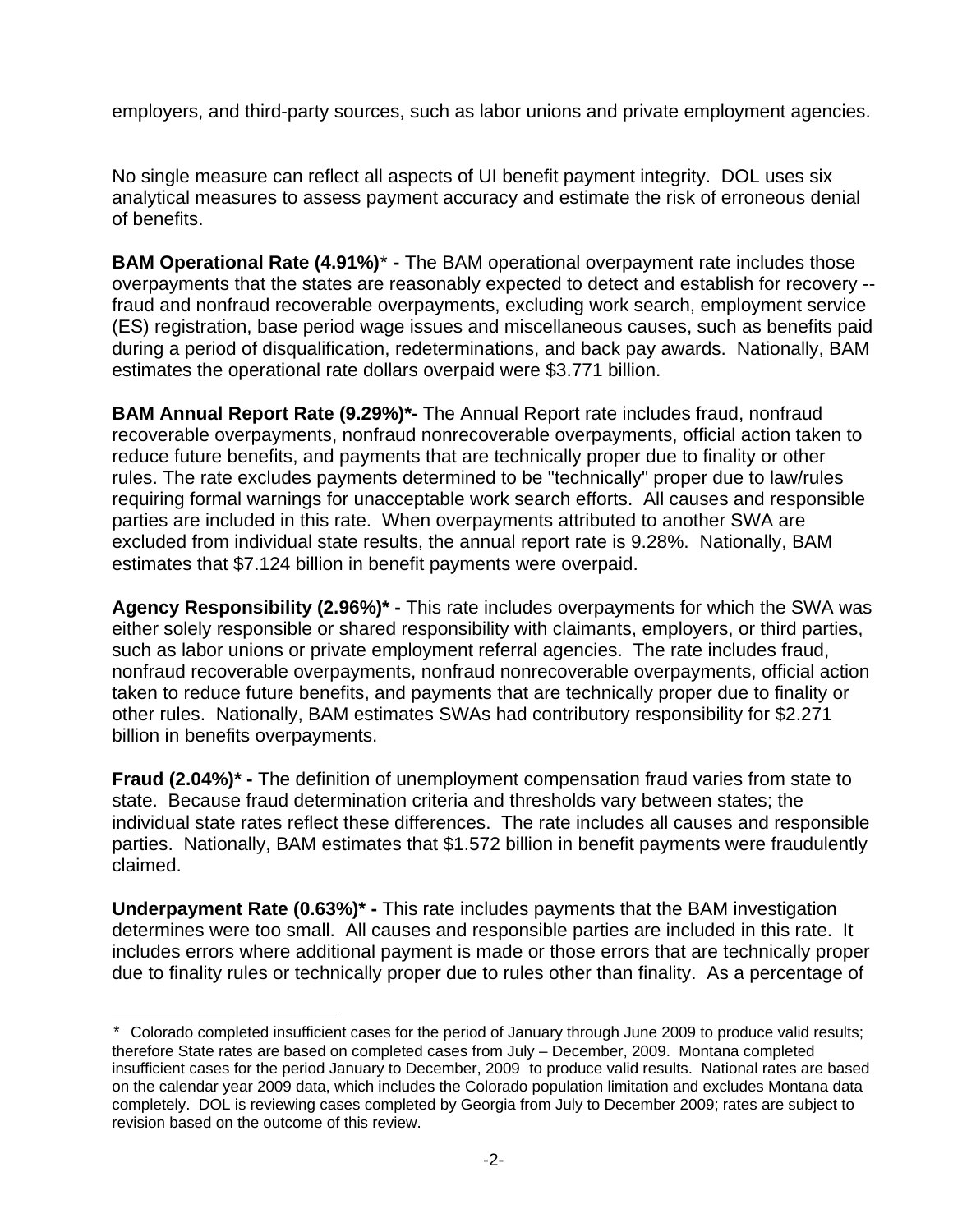UI benefits paid, BAM estimates the underpayment rate was 0.63 percent or \$485 million.

**Improper Denial Rates\* -** BAM estimates the adjusted improper denial rates to be 8.92% for monetary denials, 6.14% for separation denials, and 13.96% for nonseparation denials.

For a detailed listing of these rates for each state, click on the following link (note: the spreadsheet may have several pages): Integrity Rates-CY 2009-all states.xls.

### **I. Paid Claims Accuracy**

For each paid UI week investigated, referred to as the Key Week (KW), BAM records whether the payment was proper or improper and, if improper, the type of erroneous payment. The coding of BAM audit findings is consistent with the laws, rules and written policies of the each SWA. BAM captures 110 data elements for each sampled payment or denial and DOL uses these elements to produce the various integrity rates listed. Data for nine of these elements are completed only for erroneous payments or denials. The following chart summarizes four paid claim accuracy (PCA) rates, which are used for calculating overpayment estimates.



**UI Benefit Payment Accuracy Rates**

Each integrity rate represents a different view of the BAM data set. The BAM data construct provides multiple perspectives; and payment errors may be included or excluded for a specific rate (See [Methodology and Program Description](bam-methodology.pdf) Integrity Rate definitions).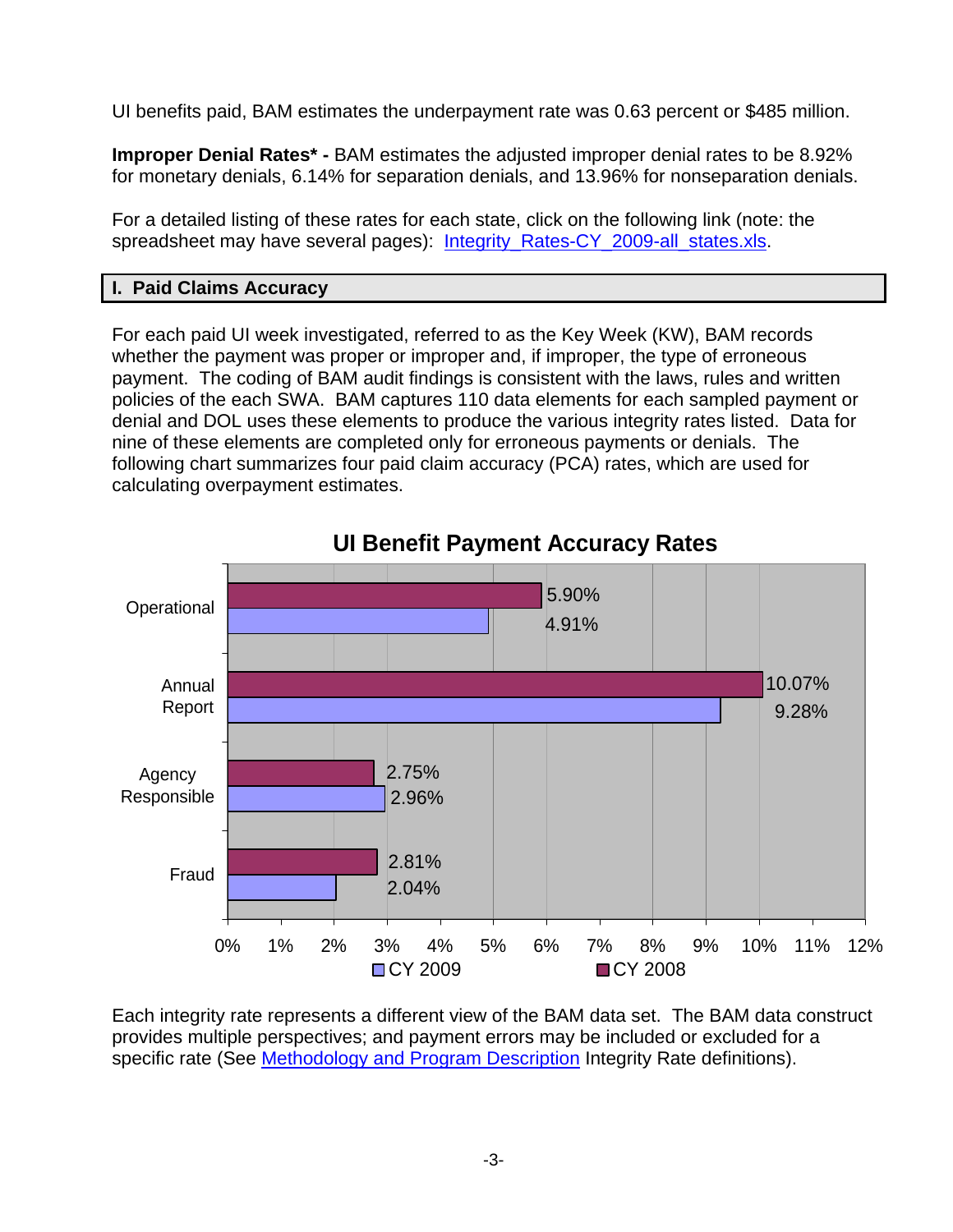### **BAM Operational Overpayment Rate**

The BAM operational rate is a component of the performance indicator that measures the detection of recoverable overpayments, which is one of five UI program performance goals that the Employment and Training Administration (ETA) has set as part of its Government Performance and Results Act (GPRA) plan. These goals reflect the UI program's benefit payment, tax, and reemployment facilitation responsibilities.

The [overpayment detection measure](Detection_of_Overpayments_Core_Measure_and_Computation.pdf) is also a Core Measure for UI Performs, the UI performance management system. The overpayment detection measure covers a threeyear period for the UI Performs Core Measure and a one-year period for the GPRA measure. The measure is defined as the percentage of recoverable, detectable overpayments estimated by BAM that state Benefit Payment Control (BPC) operations establish for recovery.

|                                 | Overpayments Established (BPC)         |  |       |
|---------------------------------|----------------------------------------|--|-------|
| Overpayment Detection Measure = | <b>Estimated Overpayments</b>          |  | X 100 |
|                                 | (BAM Operational Rate x benefits paid) |  |       |

The operational rate represents that portion of total overpayments that state BPC operations should be able to detect and establish for recovery. The operational rate was developed following an extensive analysis of BAM overpayment data. State and national overpayment detection measure data can be found at the following links:

GPRA Measure-<http://www.workforcesecurity.doleta.gov/unemploy/gpra.asp> Core Measure - [http://www.workforcesecurity.doleta.gov/unemploy/3yr\\_overpay.asp](http://www.workforcesecurity.doleta.gov/unemploy/3yr_overpay.asp)

The following section shows the cause components of the operational rate and the types of overpayments excluded from the operational rate.

### **Operational Overpayments**

Overpayments included in the operational rate constitute 52.9 percent of all UI benefit dollars overpaid in CY 2009. Slightly more than half of the operational overpayments involve unreported or misreported benefit year (BY) earnings. Separation issues account for approximately one-quarter of the operational overpayments, followed by issues related to the claimant's ability to work and availability for work (A&A). The "Other Eligibility" category includes refusal of suitable work, self-employment, alien status, identity theft, and reporting issues (failure to appear as requested by the SWA to provide information related to the UI claim). Deductible Income issues include benefit eligibility determinations involving the impact of payments received by the claimant such as pension, vacation pay, or severance pay.

For a detailed listing of these rates for each state, click on the following link (note: the spreadsheet may have several pages): [Operational\\_Overpayment\\_by\\_cause\\_all\\_states\\_CY2009.xls](Operational_Overpayment_by_cause_all_states.xls)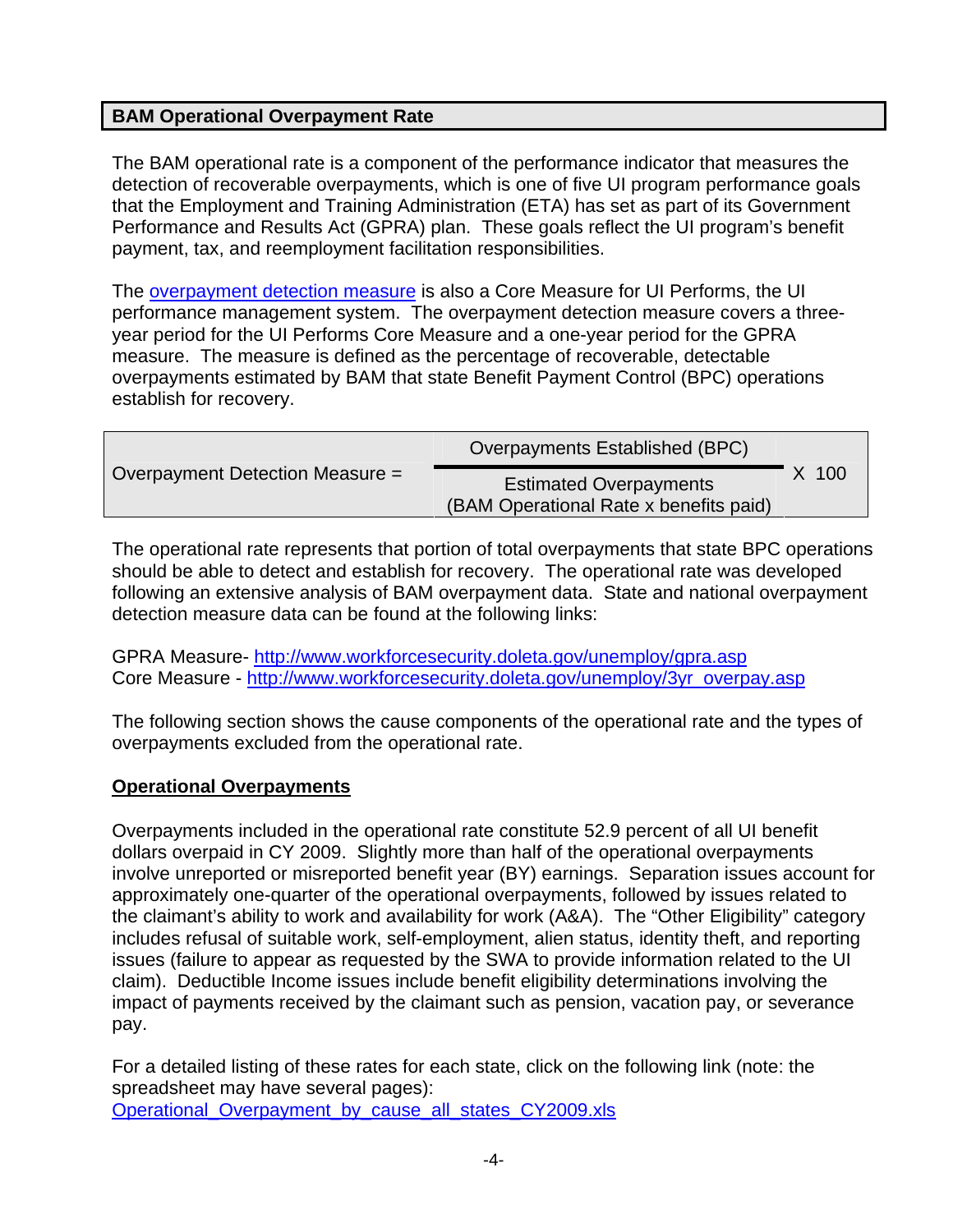

# **Overpayments Excluded from the Operational Rate**

Several overpayment causes are excluded from the operational rate because either 1) SWAs are unlikely to detect these overpayments through the methods commonly employed by BPC (for example, crossmatches of UI claimant Social Security Numbers with wage record and New Hire Directory data, appeals reversals, and tips or leads); or 2) the cost of pursuing these overpayment errors exceeds the amount of benefits that can be recovered. Work search issues (37 percent of all excluded overpayments), Employment Service (ES) registration issues (31 percent of all excluded overpayments), base period wage issues and separation issues (representing slightly less than 12 percent each of all excluded overpayments) constitute the majority of the excluded causes.

After the exclusions by cause, the residual 8.5 percent of UI overpayments excluded from the Operational rate are found unrecoverable, because either 1) the time that has elapsed between the overpayment and its detection exceeds the period established in state law in which an erroneous payment can be recovered; or 2) responsibility for the improper payment error rests with the agency, employer, or third party, not the claimant; or 3) state law prohibits the SWA from re-determining an issue that has been previously addressed (finality rule). Most of these nonrecoverable overpayments are separation or continued eligibility issues, such as the requirement that the claimant is able and available for work.

For a detailed listing of these rates for each state, click on the following link (note: the spreadsheet may have several pages): [Overpayment\\_Included\\_&\\_Excluded\\_from\\_the\\_Operational\\_Rate\\_CY2009.xls](Overpayment_Included_&_Excluded_from_the_Operational_Rate.xls)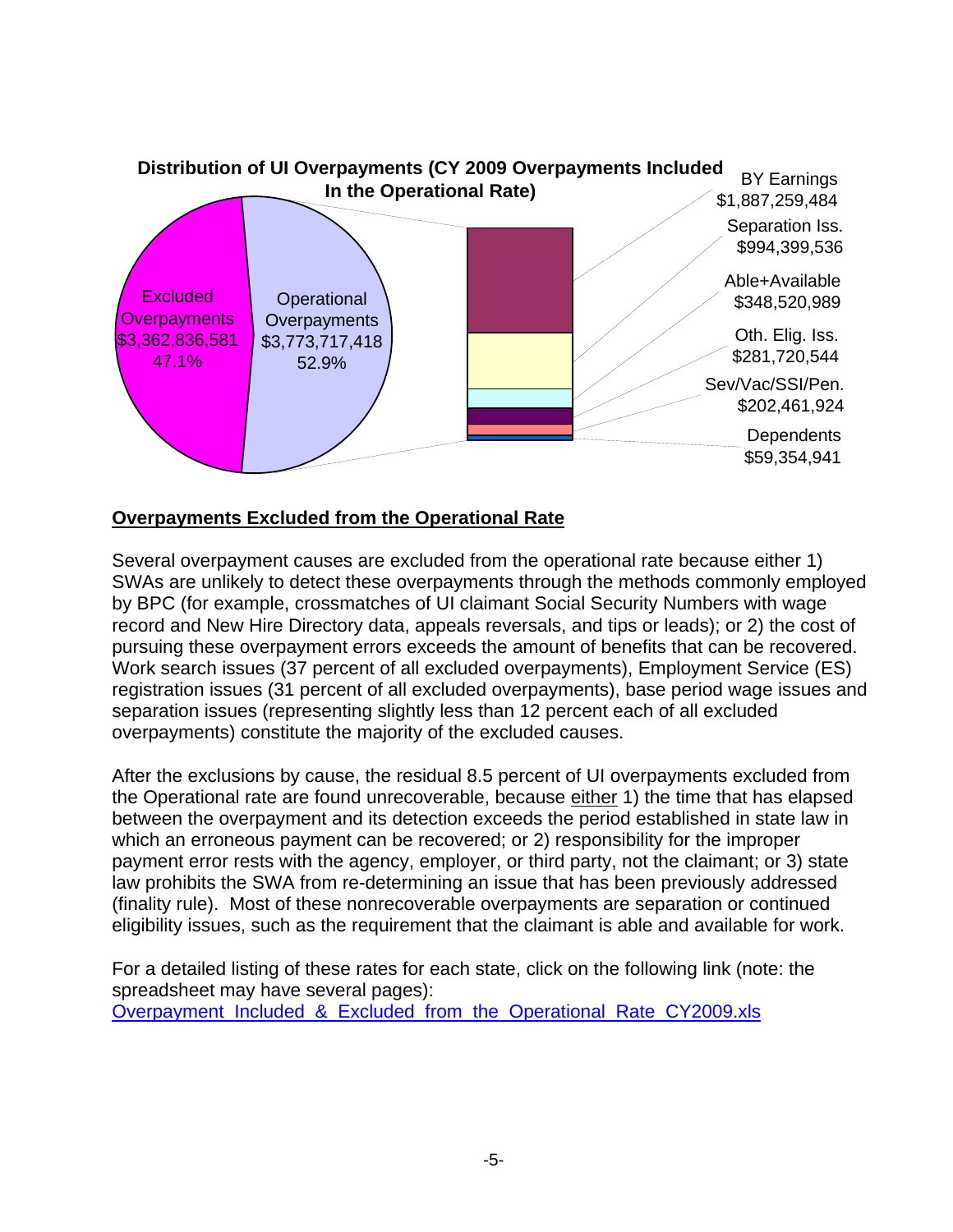

# **Annual Report and Operational Rate Time Series**

The following chart displays the annual report and operational overpayment rates by calendar quarter. For the period CY 2005 to CY 2009, the average annual report rate was 9.69 percent and the average operational rate was 5.60 percent.

The chart displays the contrast between these two rates and the impact of excluding the payment errors that are considered "not detectable by normal means" or are cost prohibitive to establish and recover.

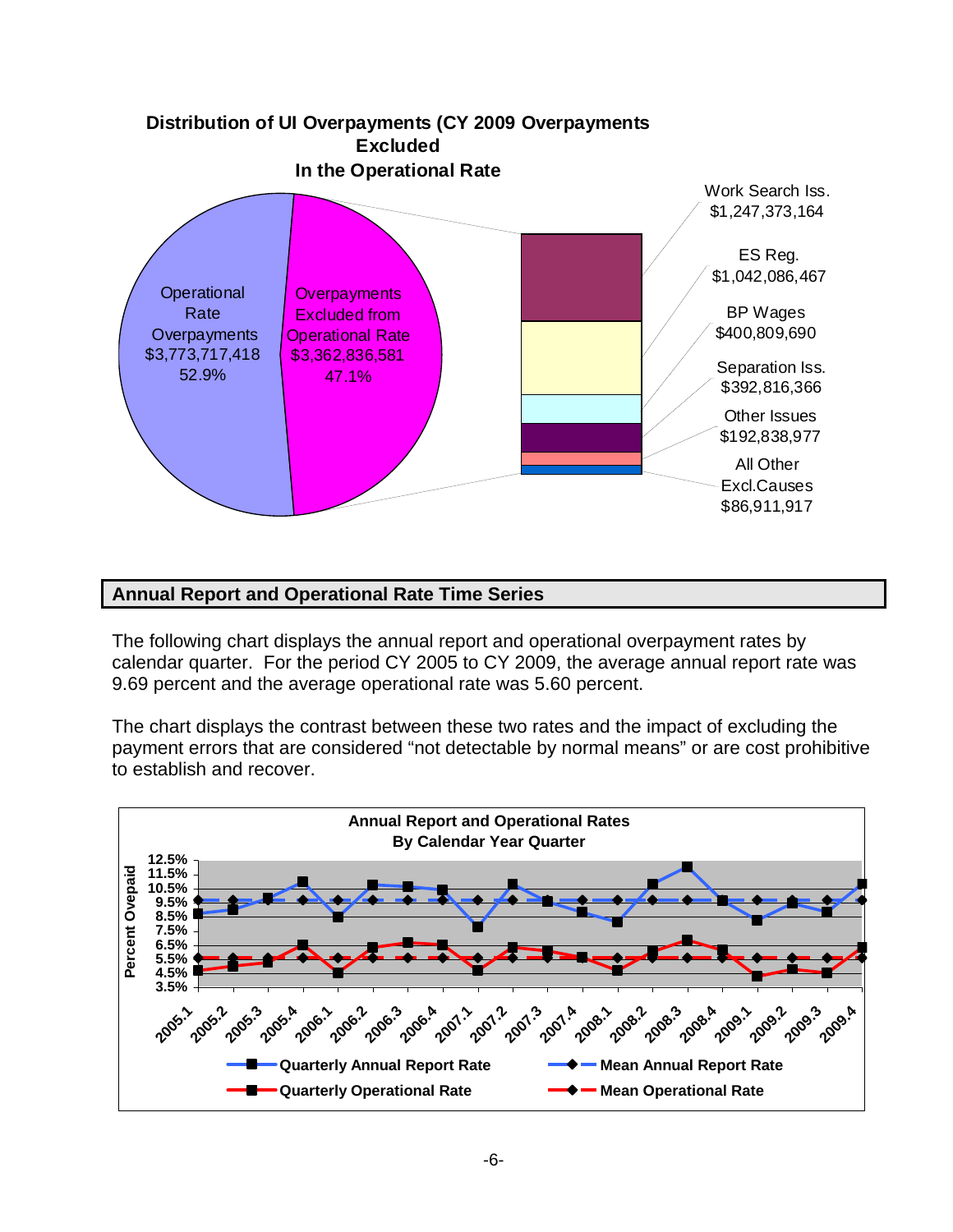For a detailed listing of these rates for each state, click on the following link (note: the spreadsheet may have several pages):

[CY 2008-CY2009 Integrity Rate changes.xls](CY2008-CY2009_RATE_changes.xls)

[CY05-CY09 BAM Annual Report & Operational Overpayment Rates by Quarter & State.xls](CY05-09_BAM_Annual_Report_and_Operational_Overpayment_Rate.xls)

# **Overpayment Cause by Integrity Rate**

The distribution of the causes of UI overpayments varies considerably among the four overpayment integrity rates. The elements included or excluded from the various rates influence this distribution (See [Methodology and Program Description](bam-methodology.pdf) Integrity Rate definitions).

Unreported or misreported benefit year earnings are the leading cause of UI overpayments. They account for over 65 percent of UI fraud overpayments, just over half (50 percent) of the overpayments defined by the operational rate, and nearly a quarter (26 percent) of the overpayments included in the Annual Report rate, but only 8 percent of the amount overpaid for which the agency had full or partial responsibility.

Separation issues are the second leading cause of UI overpayments. They account for 26 percent of the operational overpayments, 19 percent of the Annual Report rate, nearly 21 percent of the fraud overpayments, and 28 percent of the of the amount overpaid for which the agency had full or partial responsibility.

| CY 2009 Overpayment Cause By Integrity Rate<br><b>Percent of the Estimated Dollars Overpaid</b> |                 |                 |                 |                 |  |  |
|-------------------------------------------------------------------------------------------------|-----------------|-----------------|-----------------|-----------------|--|--|
| Cause                                                                                           | Annual          | Operational     | Fraud           | Agency          |  |  |
| <b>Benefit Year Earnings</b>                                                                    | 26.62%          | 50.01%          | 65.77%          | 8.05%           |  |  |
| Separation Issues (Iss.)                                                                        | 19.06%          | 26.36%          | 20.99%          | 27.91%          |  |  |
| Work Search Iss.                                                                                | 18.35%          | N/A             | 1.38%           | 7.38%           |  |  |
| <b>ES Registration Iss.</b>                                                                     | 14.63%          | N/A             | 0.89%           | 31.99%          |  |  |
| Base Period Wage Iss.                                                                           | 5.64%           | N/A             | 0.55%           | 5.45%           |  |  |
| Able & Available Iss.                                                                           | 4.96%           | 9.23%           | 4.61%           | 1.80%           |  |  |
| Other Eligibility Iss.                                                                          | 4.07%           | 7.47%           | 2.95%           | 6.02%           |  |  |
| Deductible Income Iss.                                                                          | 3.10%           | 5.36%           | 1.91%           | 3.35%           |  |  |
| <b>Other Issues</b>                                                                             | 2.75%           | 1.57%           | 0.97%           | 8.05%           |  |  |
| <b>Dependents</b>                                                                               | 0.83%           | 9.23%           | $0.00\%$        | 0.00%           |  |  |
| Total \$ Overpaid<br>by Rate                                                                    | \$7,124,255,716 | \$3,771,332,964 | \$1,572,327,251 | \$2,271,084,665 |  |  |

However, Employment Service (ES) Registration issues are the leading cause of overpayments for which the agency had full or partial responsibility, accounting for slightly less than one-third of the amount overpaid. By definition, work search and ES registration issues are excluded from the operational rate, and account for very small proportions of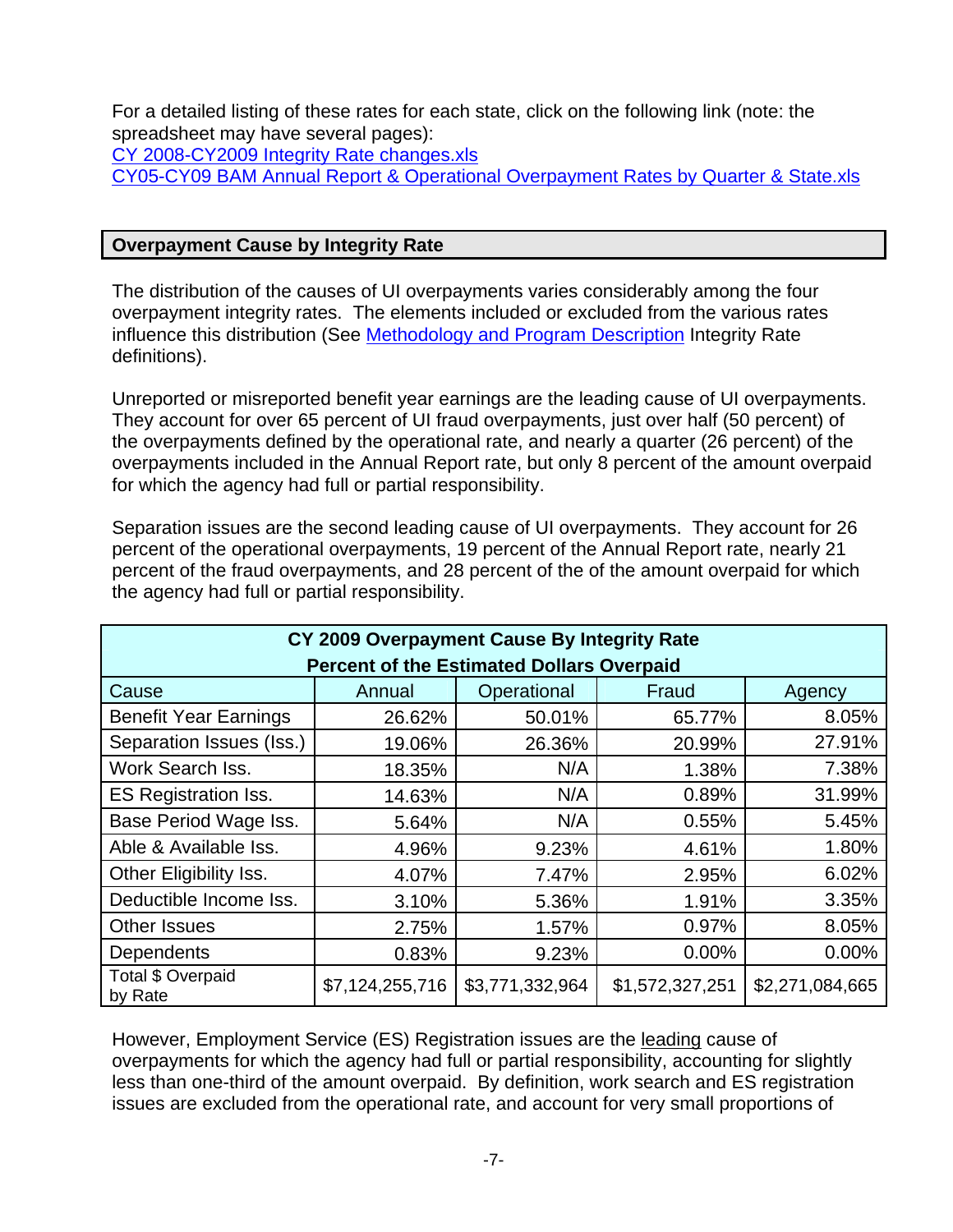fraud overpayments. ES registration issues account for nearly one-seventh of the amount overpaid in the Annual Report rate.

Work search issues are a significant cause for the broadest measure of overpayments, the Annual Report rate (18.35 percent), but are not a significant cause of either fraud overpayments (1.38 percent) or overpayments for which the agency had full or partial responsibility (7.38 percent).

Able and available issues account for slightly more than 9 percent of the amount overpaid included in the operational rate, just under 5 percent of the amount overpaid included in the Annual Report rate, more than 4 percent of the fraud overpayments, and less than 2 percent of the agency responsibility rate.

For a detailed listing of these rates for each state, click on the following link (note: the spreadsheet may have several pages):

[Annual Overpayment by cause - all states CY 2009.xls](Annual_Overpayment_by_cause_all_states.xls), [Operational\\_Overpayment\\_by\\_cause\\_all\\_states\\_CY2009.xls](Operational_Overpayment_by_cause_all_states.xls) [Fraud Overpayment by cause - all states CY 2009.xls](Fraud_Overpayment_by_cause_all_states.xls), [Agency Responsible Overpayment by cause - all states CY 2009.xls](Agency_Responsible_Overpayment_by_cause_all_states.xls)

### **Overpayment Responsibility by Integrity Rate**

BAM identifies the party or parties responsible for all payment errors. As with cause, the distribution of overpayment responsibility varies considerably by integrity rate.

Claimants alone were responsible for 54 percent of the dollars overpaid included in the Annual Report rate. Errors resulting in overpayments that were attributed exclusively to the SWA accounted for 12 percent of the amount overpaid. The claimant and agency were jointly responsible for an additional 9 percent of the dollars that were overpaid.

Claimants alone were responsible for 65 percent of the amount overpaid included in the operational rate. The claimant and agency were jointly responsible for 9 percent of the UI benefits overpaid under the operational rate definition, and the claimant and employer were jointly responsible for an additional 14 percent of the operational rate overpayments.

Claimants alone were responsible for 74 percent of the fraud overpayments. Claimants along with employers or agencies were responsible for nearly all of the remainder.

The agency rate is defined by responsible party. The agency was solely responsible for 43 percent of the amount overpaid included in this rate. Agencies shared responsibility with claimants, employers, or third parties for the remainder.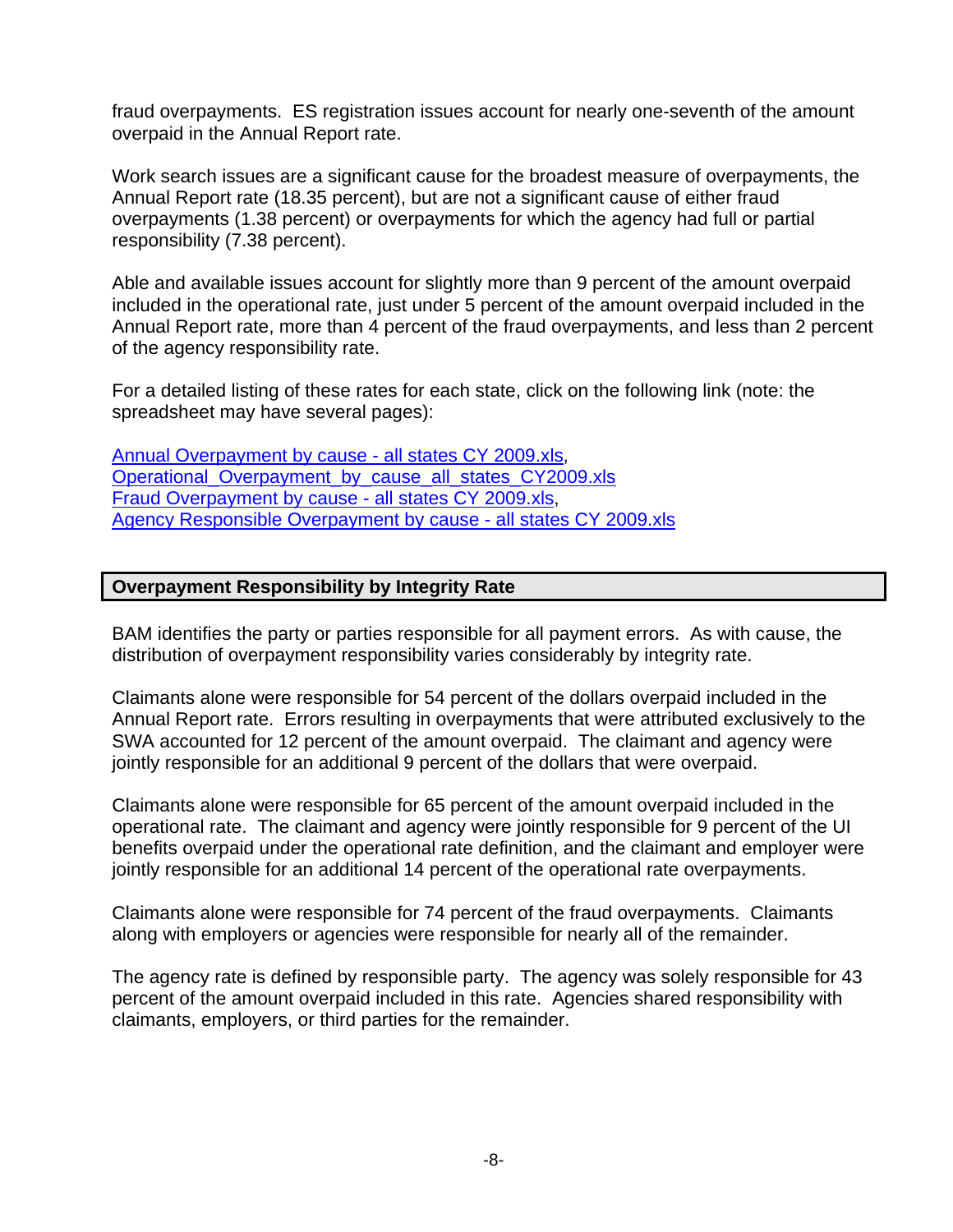

\* Less than 2 percent of the overpayments were classified as this responsibility.

For a detailed listing of these rates for each state, click on the following link (note: the spreadsheet may have several pages): [Integrity Rates by Responsibility - all states CY 2009.xls](Integrity_Rates_by_Responsiblity_all_states.xls) [Annual Report Rate Cause and Responsibility - CY 2009.xls](Annual_Report_Rate_Cause_and_Responsibility-US_Total_CY09.xls)

### **Claimant Action Prior to Sample Selection for Overpayments**

In the case of payment errors, BAM identifies the action that the claimant took prior to the sample's selection. Prior claimant action provides additional details on improper payment responsibility and helps prioritize ways to prevent, reduce, or detect overpayments.

Claimants provide most of the information that agencies use in determining eligibility for UI benefits. Initial eligibility is determined using claimant and/or employer information to establish monetary eligibility. Claimants must have had sufficient employment attachment and wages to be monetarily eligible. Along with monetary requirements, each state's UI law requires workers to meet nonmonetary requirements. Federal law mandates some of these requirements. The general rule is that workers must have lost their jobs through no fault of their own and must be able, available, and actively seeking work.

Continuing eligibility for UI is determined on a week-by-week basis. During a continued claim series, a claimant must certify their continuing eligibility for each week. If information provided by the claimant or others establishes eligibility, the SWA manifests its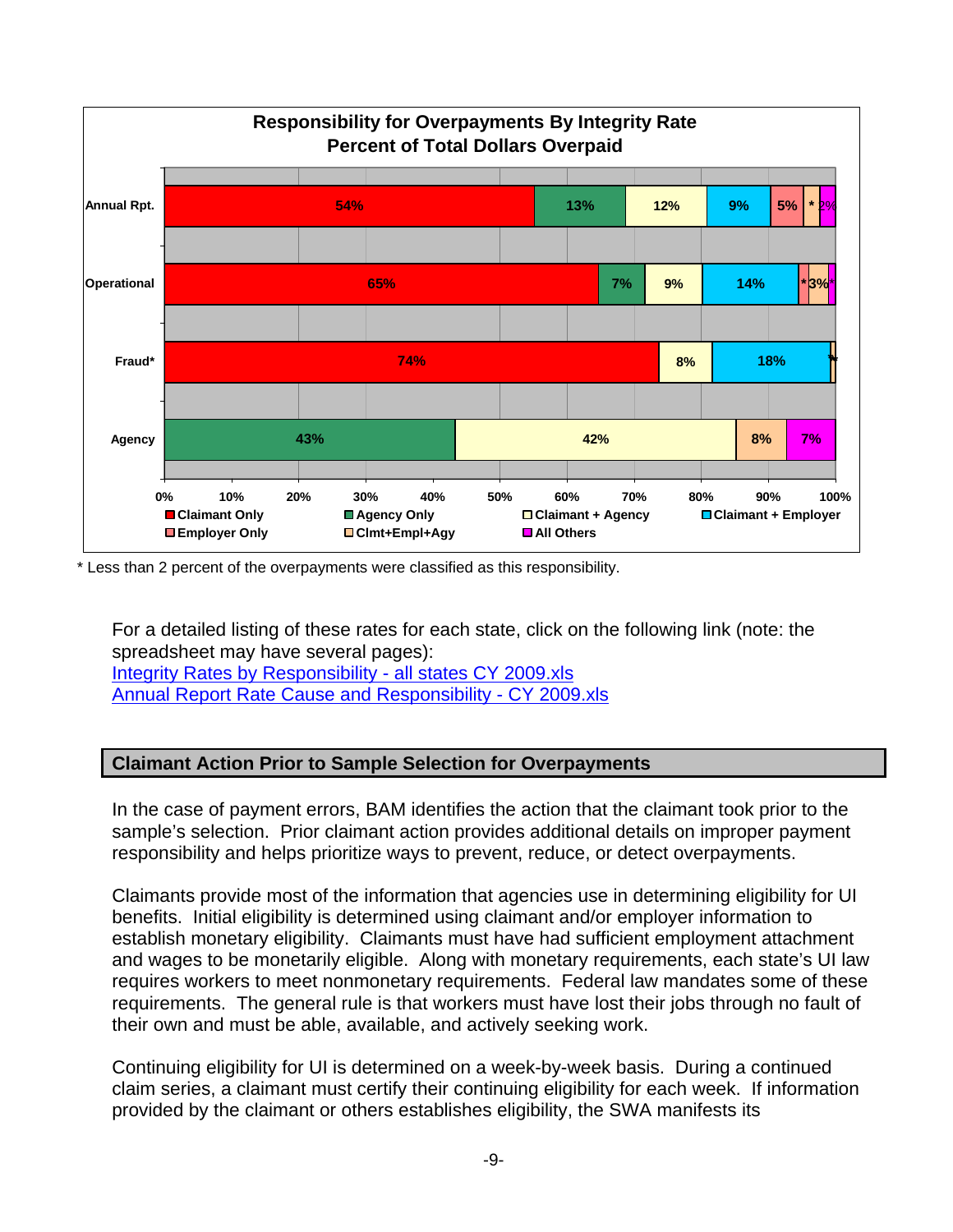determination of eligibility for that week by issuing compensation to the claimant. When a question concerning continued eligibility for benefits for a given week arises, the SWA conducts an investigation of the facts and makes a determination of eligibility or ineligibility.

Errors can occur anywhere in this business process. BAM assigns a code to indicate action(s) taken by the claimant affecting the payment error issue by recording the following actions:

- Claimant provided adequate and timely information to SWA for determination.
- Claimant provided adequate information to SWA after due date for determination.
- Claimant provided timely but inadequate information to SWA for determination.
- Claimant provided inadequate/incorrect information to SWA after due date for determination.
- Claimant did not respond to SWA request for information.
- SWA did not request the claimant to provide information.

Depending on the cause, BAM often finds claimants responsible for overpayments because they are a principal source of information. Prior claimant action provides insight into this coding. For example, in 77.3 percent of the benefit year earnings overpayments and 60.5 percent of the separation overpayments, the claimant provided inadequate but timely information contributing to \$2.29 billion overpaid in these two cause categories.

For a detailed listing of this rate, click on the following link (note: the spreadsheet may have several pages): [Prior\\_Claimant\\_Action\\_and\\_Cause\\_CY2009.xls](Cause_and_Prior_Claimant_Action.xls)

# **Agency Action Prior to Sample Selection for Overpayments**

In the case of payment errors, BAM identifies the action that the SWA took prior to the sample's selection. Prior agency action provides additional details on improper payment responsibility and helps prioritize ways to prevent, reduce, or detect overpayments. At the time the SWA made payment, BAM found most overpayments were not detectable through *normal agency procedures*. For example, without special actions 76 percent of the operational rate's \$3.77 billion overpaid were not detectable.

However, BAM determined that 24 percent of the operational overpayments were detectable at the time the payment was made. BAM found that at the time the sample was selected the agency had resolved or was in the process of resolving just under 5 percent of the operational overpayments and identified an additional 1 percent of benefit year earnings overpayments through crossmatch with new hire or wage records investigation. For the remainder (18 percent or \$676 million) of the operational dollars overpaid, the agency had sufficient information to identify the overpayment issue but did not resolve the issue, identified the overpayment issue but took the incorrect action, or did not follow the prescribed procedures thereby precluding the SWA's ability to detect the error.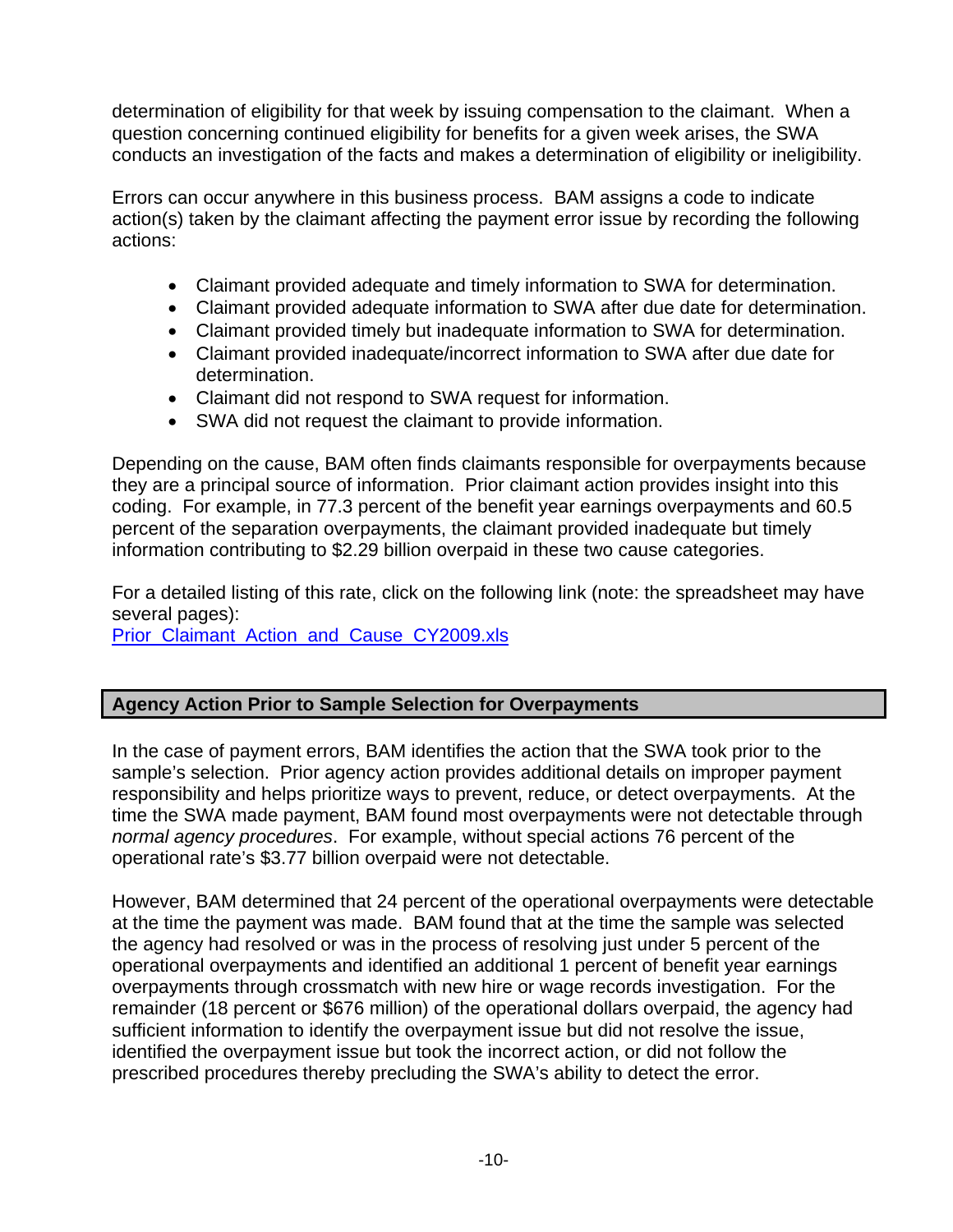

\*Less than three percent of total dollars overpaid were identified with this prior agency action.

Eighty-eight percent of the overpayments determined to be due to fraud were not detectable through normal agency procedures at the time the payment was made. Again, BAM found that special agency actions (e.g. crossmatching with the National Directory of New Hires or taking additional steps to secure employer information) were required to prevent or detect these overpayments. The remaining fraud overpayments were distributed among the other prior agency action categories similar to the operational overpayments.

For overpayments included in the Annual Report rate, a little over 68 percent of the amount of UI benefits overpaid were not detectable through normal agency procedures. The agency had sufficient information but did not resolve the issue for 9.8 percent of the amount overpaid and the agency identified the overpayment issue but took the incorrect action for 8.4 percent of dollars overpaid. The agency failed to follow its own procedures, which precluded the ability to prevent the overpayment for 9.9 percent of the annual rate dollars overpaid. At the time BAM selected the sample, the agency had resolved or was in the process of resolving improper payments constituting 3.2 percent of the amount overpaid. Additionally, the agency indentified 0.5 percent of these overpayments using crossmatches. Finally, a small portion of dollars overpaid are caused by another SWA.

BAM determined SWAs were responsible (agency rate) for \$2.27 billion because they had full or partial responsibility for the overpayment. Of these, the agency had sufficient information to identify the overpayment issue but did not resolve the issue for 33.3 percent of the amount overpaid; took the incorrect action for 27.6 percent, and did not follow procedures thereby precluding the SWA's ability to detect the payment error for 32.8 percent of the amount overpaid. The remaining overpayments for which the agency had full or partial responsibility were either not detectable through normal procedures at the time the payment was made or the agency had resolved or was in the process of resolving improper payments or the error was committed by another SWA.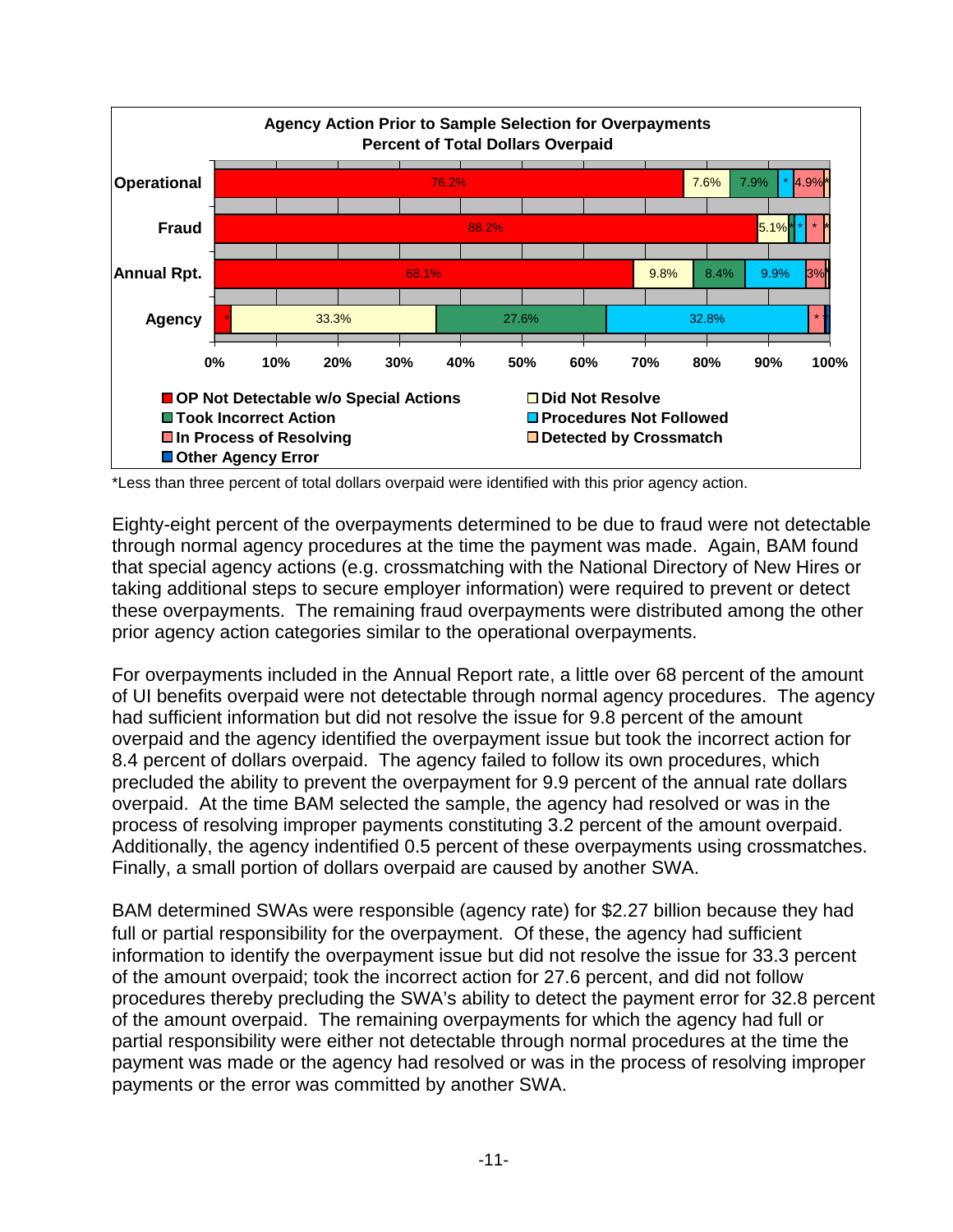For a detailed listing of these rates for each state, click on the following link (note: the spreadsheet may have several pages): [Prior agency action for all integrity rates\\_CY2009.xls](prior_agency_action.xls) [Prior\\_Agency\\_Action\\_and\\_Cause\\_CY2009.xls](Cause_and_Prior_Agency_Action.xls)

## **Employer Action Prior to Sample Selection for Overpayments**

In the case of payment errors, BAM identifies the action that the employer took before the payment was selected for the BAM sample. Prior employer action provides additional details on improper payment responsibility and helps prioritize ways to prevent, reduce, or detect overpayments. As discussed in the previous section, BAM considers a large majority of the overpayments included in the annual report, operational, and fraud rates to be undetectable by the agencies during their usual payment administration processes, and thus prohibitively expensive for the agency to prevent. However, BAM detects the majority of its payment errors through the verification of claim information with employers.

Although claimants provide most of the information that agencies use in determining eligibility for UI benefits, employers also provide critical information to the agencies. For example, employers provide wage information, which is used to calculate the claimants' weekly benefit payments; respond to notices of new initial and additional claims by providing information on the reason for the claimant's separation; submit notices of new hire, which agencies use to detect claims filed by individuals who have returned to work; and provide detailed information that may corroborate or contradict claimant provided information on issues that affect eligibility, such as availability for work, work search, and job refusal.

BAM data show that prior employer action is a critical factor in the agency's ability to prevent or detect many overpayments. BAM assigns a code to indicate action(s) taken by the employer affecting the payment error issue and records the following employer actions:

- Employer provided adequate information to SWA in a timely manner for the payment determination.
- Employer provided adequate information after due date for payment determination.
- Employer provided inadequate/incorrect information in a timely manner for payment determination.
- Employer provided inadequate/incorrect information after due date for payment determination.
- Employer did not respond to request for information.
- Employer did not report claimant as a "New Hire" as required by law.
- Employer, as an interested party, was not requested by agency to provide information for determination.
- Not an employer-related issue.

Because the state agency uses employer provided information in its eligibility determinations, the accuracy and timeliness of this information affect whether benefits were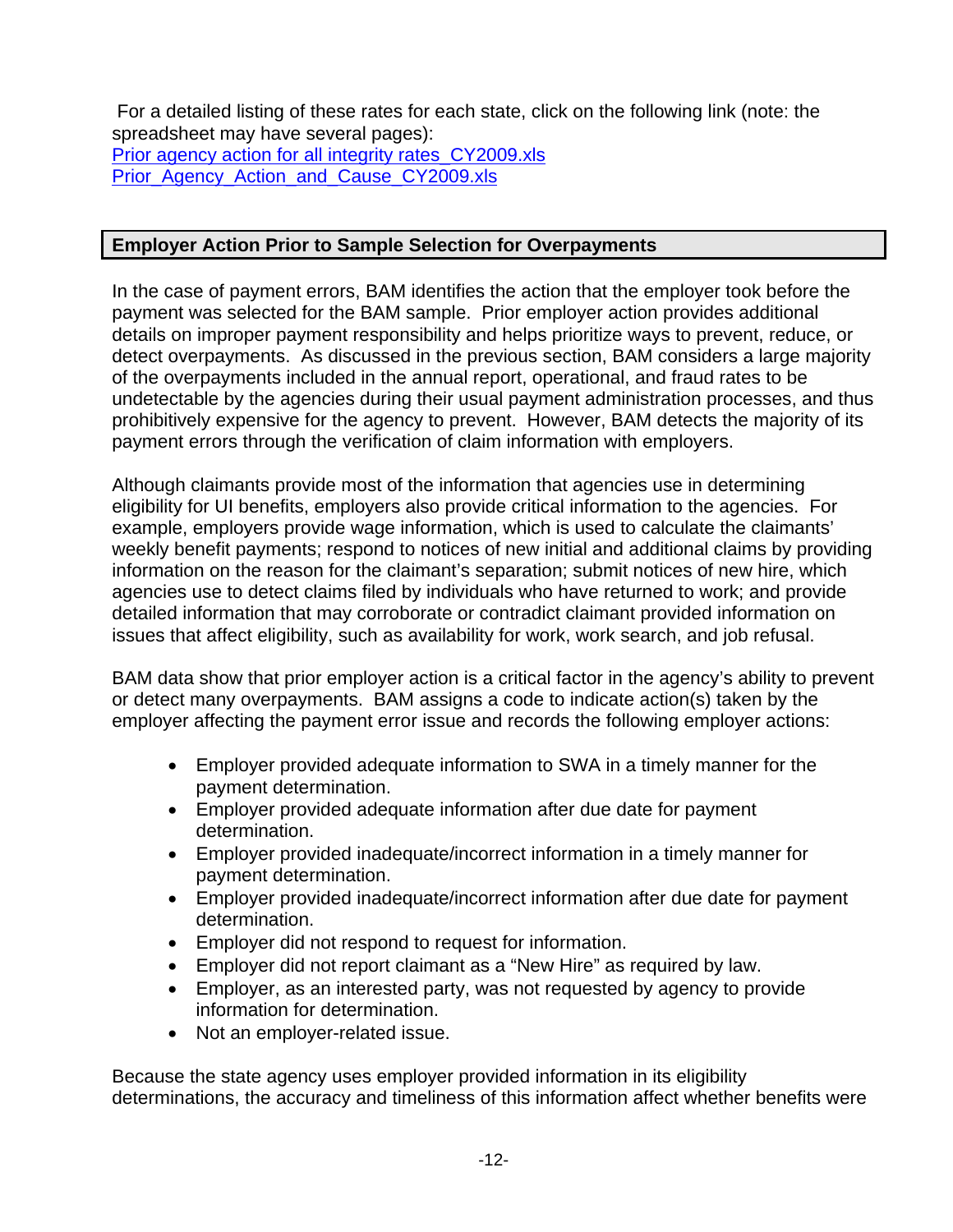properly paid. Five of these actions may lead to improper payments. The following table displays prior employer actions for each of the integrity rates.

| CY 2009 Integrity Rates - Dollars Overpaid by Prior Employer Action                                                   |                      |                 |                   |                    |  |  |
|-----------------------------------------------------------------------------------------------------------------------|----------------------|-----------------|-------------------|--------------------|--|--|
| Employer action as of the                                                                                             |                      | Operational     |                   |                    |  |  |
| time that the payment was                                                                                             | <b>Annual Report</b> | Rate            | <b>Fraud Rate</b> | <b>Agency Rate</b> |  |  |
| selected for audit                                                                                                    | Overpayments         | Overpayments    | Overpayments      | Overpayments       |  |  |
| Not An Employer Issue                                                                                                 | \$3,863,234,609      | \$1,476,343,633 | \$575,465,041     | \$1,174,658,481    |  |  |
| <b>Agency Did Not Request</b>                                                                                         | \$877,484,562        | \$813,458,637   | \$419,813,733     | \$148,734,821      |  |  |
| Adequate & Timely                                                                                                     | \$1,035,232,834      | \$736,843,772   | \$286,833,447     | \$614,192,150      |  |  |
| <b>Did Not Respond</b>                                                                                                | \$608,092,782        | \$410,055,584   | \$183,697,801     | \$159,918,881      |  |  |
| Inadequate                                                                                                            | \$487,670,731        | \$124,024,205   | \$22,510,584      | \$109,472,721      |  |  |
| <b>Not Timely</b>                                                                                                     | \$176,070,365        | \$131,845,567   | \$40,841,335      | \$52,547,110       |  |  |
| <b>Inadequate &amp; Untimely</b>                                                                                      | \$20,215,758         | \$14,181,758    | \$9,183,495       | \$5,794,182        |  |  |
| <b>Did Not Report New Hire</b>                                                                                        | \$56,254,074         | \$64,579,807    | \$33,981,815      | \$5,766,321        |  |  |
| Estimated dollars overpaid<br>where a different employer<br>action may have produced a<br>different outcome           | \$1,348,303,710      | \$680,107,114   | \$256,233,215     | \$327,732,894      |  |  |
| Percent of Total Overpaid<br>Dollars where a different<br>employer action may have<br>produced a different<br>outcome | 18.93%               | 18.03%          | 16.30%            | 14.43%             |  |  |
| <b>Total Estimated \$ Overpaid</b>                                                                                    | \$7,124,255,715      | \$3,771,332,963 | \$1,572,327,251   | \$2,271,084,667    |  |  |
| Rate % of Benefit \$ Overpaid                                                                                         | 9.28%                | 4.91%           | 2.05%             | 2.96%              |  |  |

BAM estimates that employer actions may contribute to 18.9 percent of the overpayments included in the annual report rate, 18.0 percent of the operational rate dollars overpaid, 16.3 percent to the fraud rate dollars overpaid, and 14.4 percent of the overpayments included in the agency rate. The highlighted sections show estimated overpayments where a different employer action in response to a claim may have produced a different outcome. For example, over \$685 million overpaid in the annual rate involved verification difficulties dealing with employment separations. An additional \$179 million overpaid involved employer verification problems and benefit year earnings. This is shown in a cross tabulation of "[Prior Employer Action and Cause](Cause_and_Prior_Employer_Action.xls)." These overpayments may have been prevented or reduced if timely or accurate information had been provided.

One element stands out in agency responsible error rate. For 6.6 percent of the total dollars overpaid or approximately \$148.7 million, BAM found that the SWAs did not request information from employers who were an interested party to a determination. BAM data shows that prior employer participation is an essential factor in the prevention or detection of many overpayments

For a detailed listing of these rates for each state, click on the following link (note: the spreadsheet may have several pages): [Prior Employer Action for all integrity rates - all states CY2009.xls](Prior_Employer_Action_for_all_integrity_rates_all_states.xls) [Prior\\_Employer\\_Action\\_and\\_Cause\\_CY2009.xls](Cause_and_Prior_Employer_Action.xls)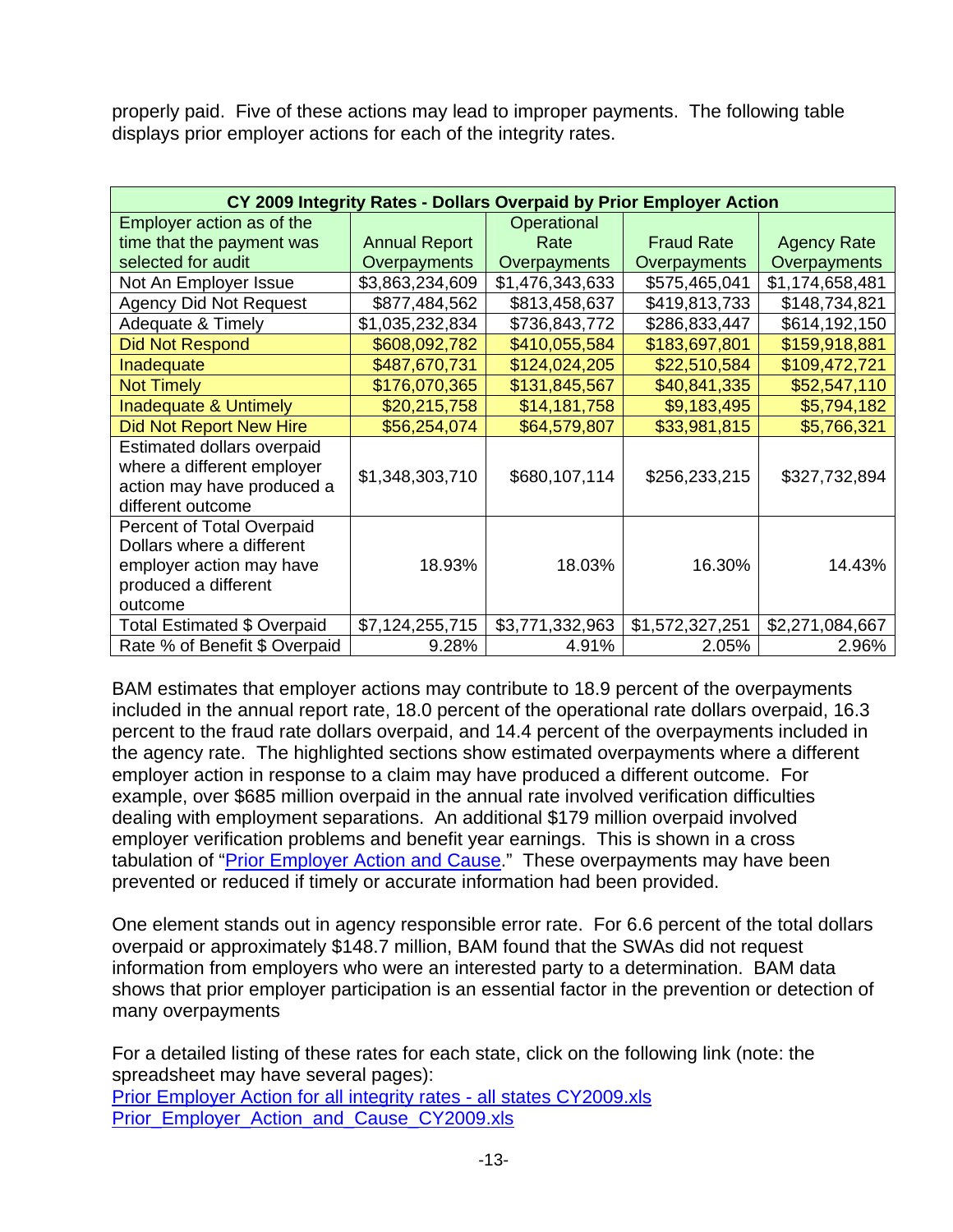## **Point of Detection**

BAM records the point in its audit process at which it first detects a payment error. BAM detects most payment errors by verifying base period wages, benefit year earnings, and separation information with employers. The data suggest that taking additional steps to secure employer information or to conduct more in-depth claimant interviews may influence overpayment amounts. For example, a cross tabulation displaying the joint distribution of the point of detection and overpayment cause shows that BAM found significant errors when payment information is corroborated with employers and through extensive claimant interviews.

|                                         | <b>Benefit Year</b> | Separation    |
|-----------------------------------------|---------------------|---------------|
| Point of Detection - Annual rate        | Earnings            | <b>Issues</b> |
| Wage/ Earnings/ Separation Verification | \$1,241,824,716     | \$724,349,275 |
| <b>Claimant Interview</b>               | \$254,610,678       | \$177,355,537 |

BAM identified an additional \$1,124,839,951 of overpayments in agency "UI Records." Such overpayments may be displayed as erroneous prior agency actions.

|                       | <b>SWA identified KW issue</b><br>prior to KW selection but | SWA had sufficient documentation<br>to identify that there was a KW |
|-----------------------|-------------------------------------------------------------|---------------------------------------------------------------------|
| <b>Agency Actions</b> | took incorrect action.                                      | issue but did not resolve the issue.                                |
| Total \$ by Prior     |                                                             |                                                                     |
| Agency Action         | \$596,381,327                                               | \$696,587,374                                                       |

This information taken together suggests that inadequate staff training and insufficient investigational time may be issues contributing to benefits being improperly paid.

Within this framework, it is important to note that the audit process differs substantially from normal UI operations in terms of cost, time, and effort. BAM exhausts all avenues in obtaining information while UI operations make reasonable attempts. This procedural difference may contribute to BAM identifying some of these overpayments. However, Section 303(a)(1) of the Social Security Act (SSA) requires "[s]uch methods of administration . . . as are found by the Secretary of Labor to be reasonably calculated to insure full payment of unemployment compensation when due." Application of this "when due" provision requires the appropriate balancing of the dual concerns of promptness and accuracy. As well as promptness, the Department has always interpreted "when due", to require accuracy in order to ensure that payments are not made when they are not due.

Finally, in a number of states there appears to be systemic problems with information technology processes or standard operational procedures for enforcing employment service registration requirements. BAM estimates that \$772.5 million in benefits were paid to ineligible claimants because they had failed to register with employment service and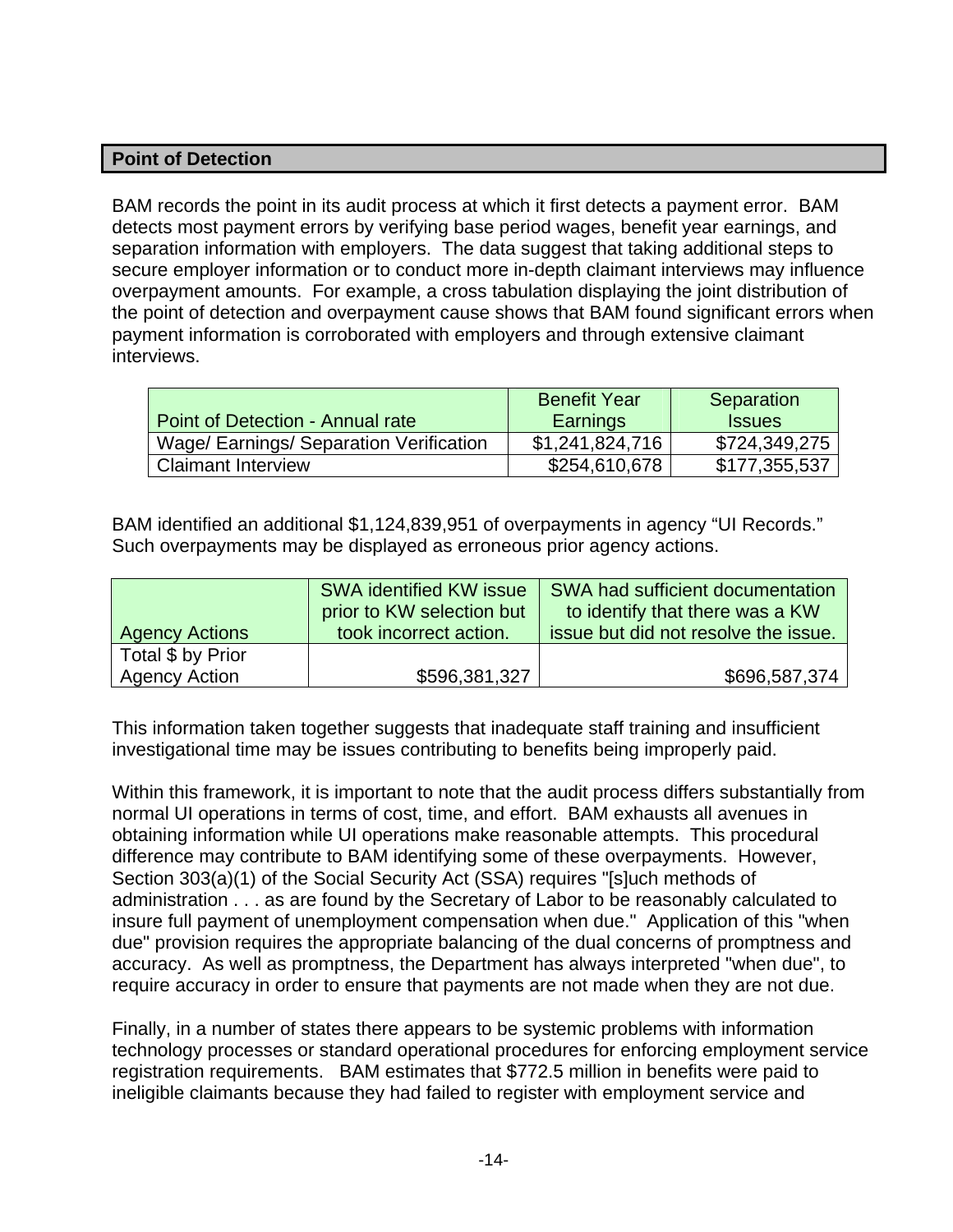concludes that this information was readily available to the state SWA in the employment service records.

For a detailed listing of these rates for each state, click on the following link (note: the spreadsheet may have several pages): [Annual Rate Point of Detection - all states CY 2009.xls](Annual_Overpayments_by_Point_of_Detection_all_states_CY09.xls) Annual & Operational Overpaid By Point of Detection and Cause CY2009.xls

Aggregate CY 2009 Point of Detection data for all states are displayed in the following chart.



### **Annual Report Overpayments by Point of Detection -- CY 2009**

# **Key Week Action Rates**

For each paid UI week investigated, referred to as the Key Week (KW), BAM records whether the payment was proper or improper and, if improper, the type of erroneous payment. The coding of BAM audit findings must be consistent with the laws, rules and written policies of the SWA. DOL uses these KW action codes to develop the payment integrity rates discussed throughout this analysis. These integrity rates are defined in [Methodology and Program Description.](bam-methodology.pdf)

Key week action rates highlight differences in state laws. For example, work search requirements differ significantly in that some states require a formal warning before holding a claimant ineligible. In other states, after a given period, legal provisions for making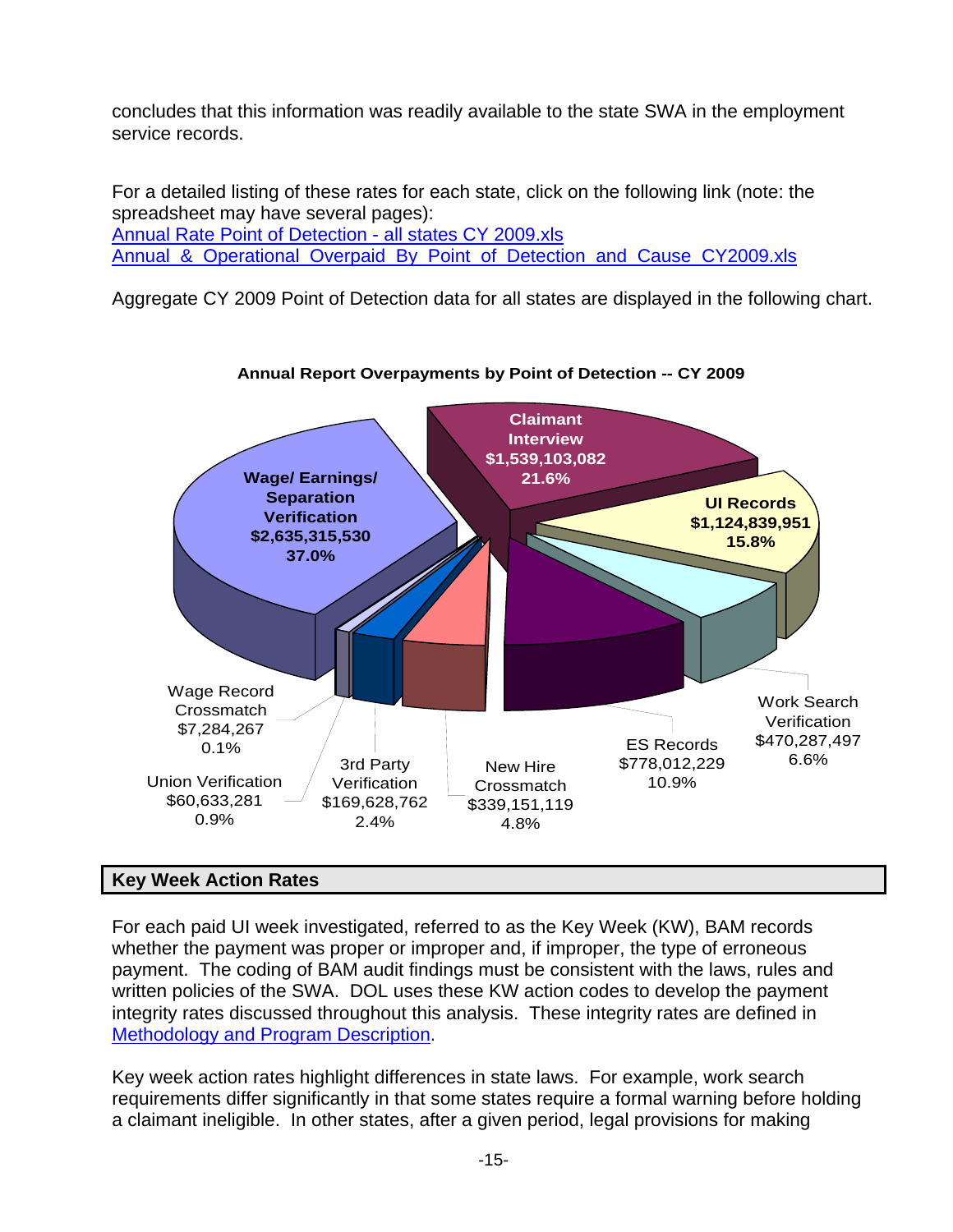determinations final or unchangeable may apply. States may also differ in the way they interpret and apply seemingly identical work search and other UI eligibility requirements. SWA administrators and legislators may use key week action error overpayment rates in setting policy priorities or identifying procedural constraints that affect claimstaking or limit overpayment establishment. Aggregate CY 2009 data for all states are displayed in the following chart.



**CY 2009 Key Week Action Rates**

Key Week Action state-level data highlights how state laws vary and why integrity rates are displayed with warnings not to compare individual state rates.

For a detailed listing of these rates for each state, click on the following link (note: the spreadsheet may have several pages): [Key\\_week\\_action\\_overpayments\\_CY2009.xls](key_week_action_overpayments.xls)

# **II. Underpayments and Denied Claims Accuracy**

### **Underpayment Rate**

IPIA requires estimates of underpayment rates, as well as overpayments. BAM estimates that \$484.9 million was underpaid in CY 2009, compared with \$259.3 million in CY 2008. As a percentage of UI benefits paid, the CY 2009 national underpayment rate of 0.63 percent is essentially unchanged from CY 2008 rate of 0.62 percent. State underpayments ranged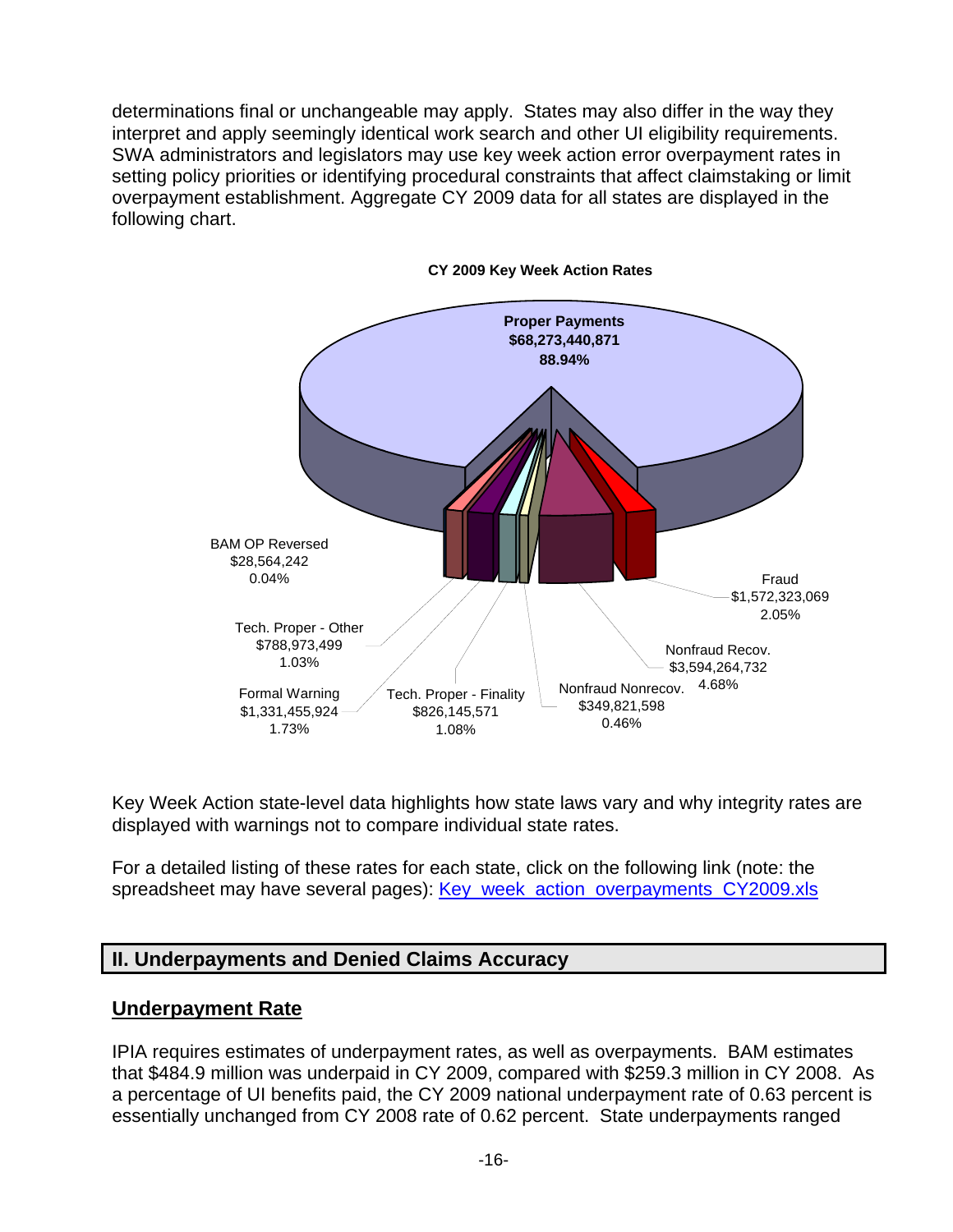from 0.00 percent in Kansas to 1.95 percent in New Jersey.

Errors in reporting or recording base period wages accounted for just over 59 percent of the amount underpaid and represented 0.38 percent of the amount of UI benefits paid. Employers report employee wages to SWAs each calendar quarter. SWAs use these wages to establish a claimant's base period, which in turn is used in the calculation of weekly benefit amounts and maximum benefit amounts (Se[e Base Period Wage Report](BASE_PERIOD_WAGES_REPORT_CY_2009.xls) for individual state findings). Additionally in CY 2009 BAM introduced codes to identify instances of

misclassification of employees as independent contractors to measure the impact on benefit eligibility. Worker Misclassification may result in underpayments or improper monetary denials.

**Errors in reporting or** recording benefit year earnings were the second leading cause of underpayments – 26.8 percent of all underpayments and 0.17 percent of UI benefits paid. Generally, claimants can work and earn wages while collecting UI benefits as long as they report their earnings. However, weekly UI payments may be adjusted downward based on claimant reported earnings. For many of these underpayments, the claimant may have over reported their weekly earnings and because of this error, BAM found that UI

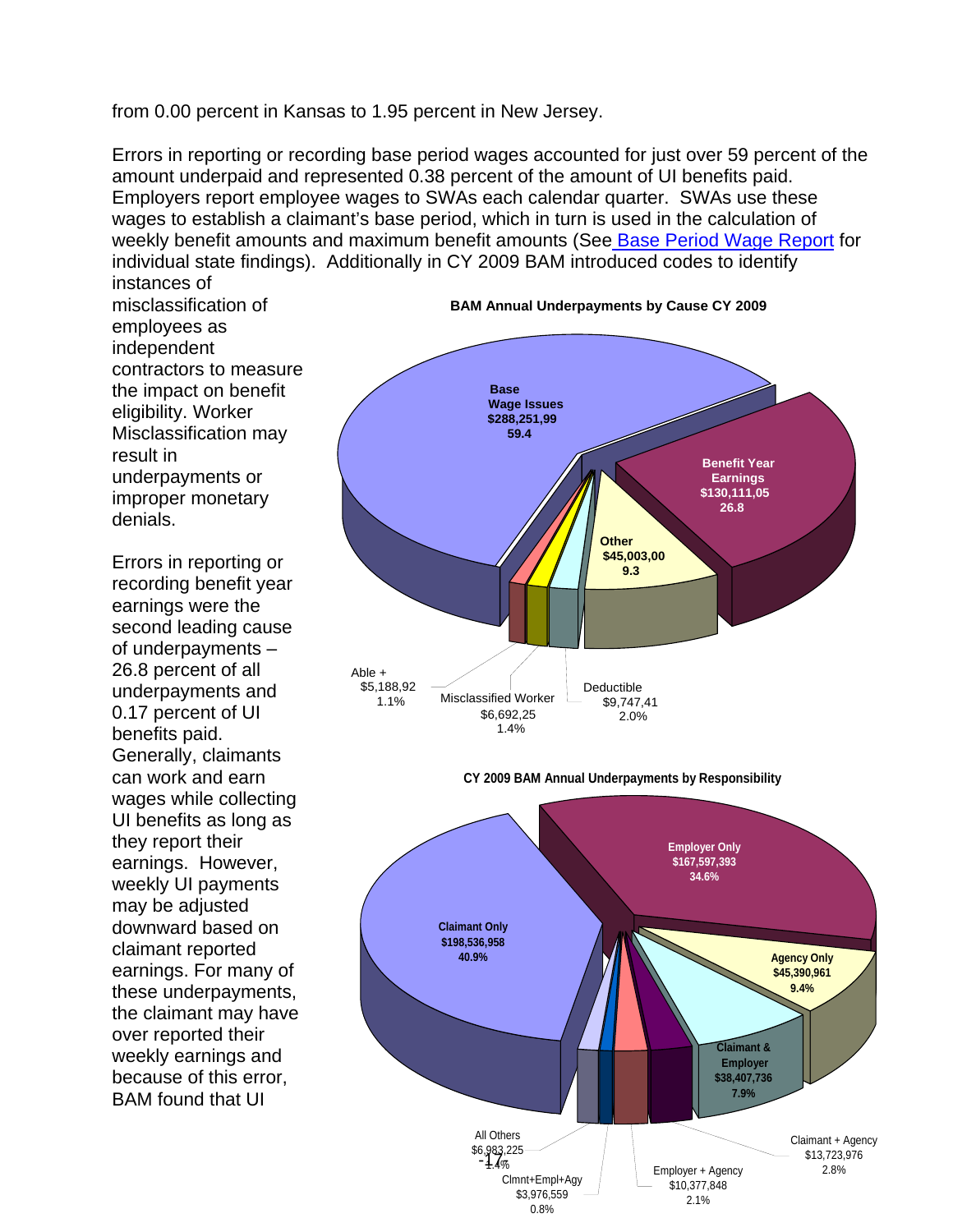benefit amount paid was too small.

Employers alone were responsible for almost 35 percent of amount underpaid, which represented 0.22 percent of the amount of UI benefits paid. Claimants alone were responsible for an additional 40.9 percent of the amount underpaid, which represented 0.26 percent of the amount of UI benefits paid. Because SWAs often send out confirmations to the claimant and base period employers at the time of monetary determination, responsibility for these types of underpayments are highly distributed.

For a detailed listing of these rates for each state, click on the following link (note: the spreadsheet may have several pages): [Underpayments CY 2009.xls](Underpayments_CY_2009.xls).

The underpayments estimated from BAM paid claims samples represent underpayments only for those claimants eligible for unemployment compensation. Underpayments also result when claims for UI are erroneously denied. Each week, BAM units in the SWAs select samples of denied UI claims from three populations, defined by the type of issue on which a benefit denial was based -- monetary, separation, and nonseparation (continued claim filing eligibility). Denied Claim Accuracy (DCA) measures the accuracy of disqualifying monetary, separation, and nonseparation determinations for both intrastate and interstate claims.

# **Denied Claims Accuracy Rates**

Unlike the investigation of paid claims, in which all prior determinations affecting claimant eligibility for the compensated week are evaluated, the investigation of denied claims is limited to the issue upon which the denial determination is based. DCA investigators verify facts contained in the case file, obtain any missing information, as well as conduct new and original fact-finding that may be relevant to the denials determination. The DCA audits record error information in a manner similar to PCA: Dollar Amount of Error, Error Issue Action Code, Error Cause, Error Responsibility, Error Detection Point, Prior Agency Action, Prior Employer Action, DCA Action Appealed, and Prior Claimant Action.

### **Monetary Denials**

SWAs determine the monetary eligibility of claimants when they file a new initial claim or a transitional claim. In CY 2009, SWAs determined that 84.88 percent of the 20.05 million new initial and transitional claims were monetarily eligible.

BAM estimates that 13.51 percent of the 2.23 million monetary denials included in the BAM DCA population were improper. This compares to an improper denial rate of 13.42 percent in CY 2008. These UI claims were denied because the agency had initially determined that the claimant had not earned sufficient wages in employment prior to being unemployed or failed to meet other requirements for monetary eligibility, such as sufficient earnings in a minimum number of weeks. The BAM DCA audit identified additional wage credits or an alternate or extended base period for these claimants that had not been included in the original monetary determination or identified other errors in the original determination.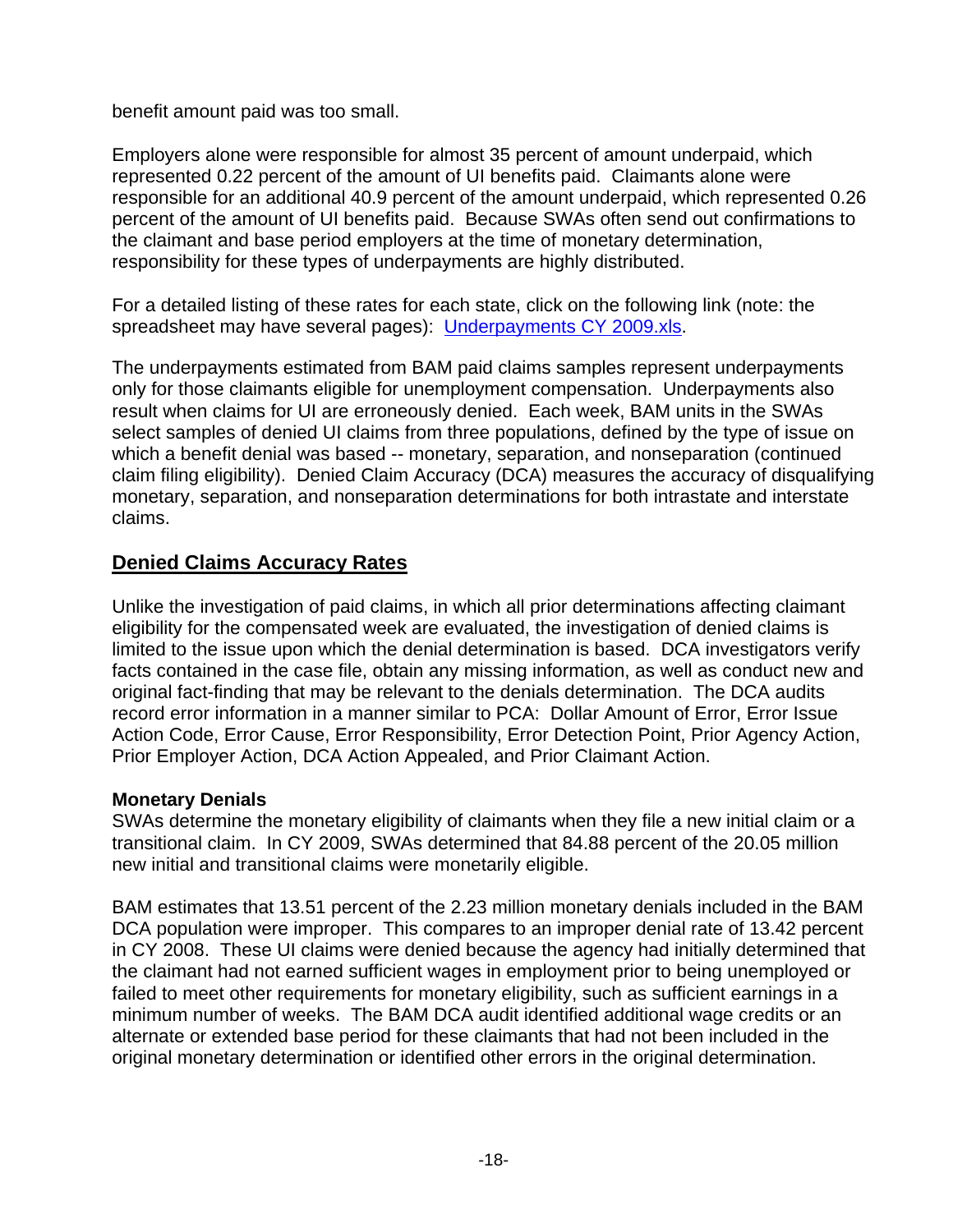For many of these improper monetary denials, the SWA had identified the additional wages and issued a redetermination establishing eligibility independent of the BAM investigation, or the initial denial was reversed on appeal. When the rate is adjusted for these redeterminations and appeals reversals, the improper denial rate for monetary determinations drops to 8.92 percent, and this represents approximately 198,650 of the 2.23 million claimants who were monetarily denied. This rate compares with an adjusted improper denial rate of 9.6 percent in CY 2008.

## **Separation Denials**

In order to be eligible for unemployment compensation, claimants must be unemployed due to no fault of their own, discharged for non-disqualifying reasons, or must have voluntarily left employment for a non-disqualifying reason provided in state law, such as workplace harassment, unsafe working conditions, domestic violence, or to relocate with a spouse. Agencies conduct determinations of eligibility when a separation issue has been identified. The agency gathers information from the claimant, employer, and relevant third parties. Based on the findings of fact and the application of state laws, SWAs issue a determination of eligibility.

Separation issues normally are identified when a new initial claim or an additional claim is filed. In CY 2009, there were approximately 17.02 million monetarily eligible new initial claims and approximately 11.7 million additional claims. No separation determinations were conducted for nearly 82 percent of these claims, because the reason for separation was lack of work or reduction in workforce. SWAs completed just over 5.2 million separation investigations and found disqualifying circumstances in 2.58 million of these determinations that resulted in denial of benefits.

In CY 2009, BAM estimated that 9.19 percent of the 2.35 million separation denials included in the BAM DCA population were improper, compared with 8.1 percent estimated for CY 2008. When redeterminations and appeals reversals are taken into account, the improper denial rate for separations decreases to 6.1 percent, compared with 5.4 percent in CY 2008. Neither difference is statistically significant. Nationally, BAM estimates that approximately 144,052 of the 2.35 million separation denials subject to audit were incorrectly decided.

### **Nonseparation Denials**

Nonseparation issues include the claimant's ability to work and availability for work, disqualifying and unreported earnings and income during the benefit year, failure to meet work search requirements, and failure to report as required by the SWA to provide information related to the UI claim or to receive reemployment services. There is often a distinction between issues that result in disqualification and issues that result in a specific number of weeks of ineligibility. A disqualified worker has no right to benefits until s/he requalifies, usually by obtaining new work or by serving a set disqualification period. In some cases, benefits and wage credits may be reduced. An ineligible worker is prohibited from receiving benefits until the condition causing the ineligibility ceases to exist. Eligibility issues are generally determined on a week-by-week basis. Although nonseparation issues can be detected at various points in the UI claims taking process, these issues generally affect the claimant's eligibility for continued claims of UI.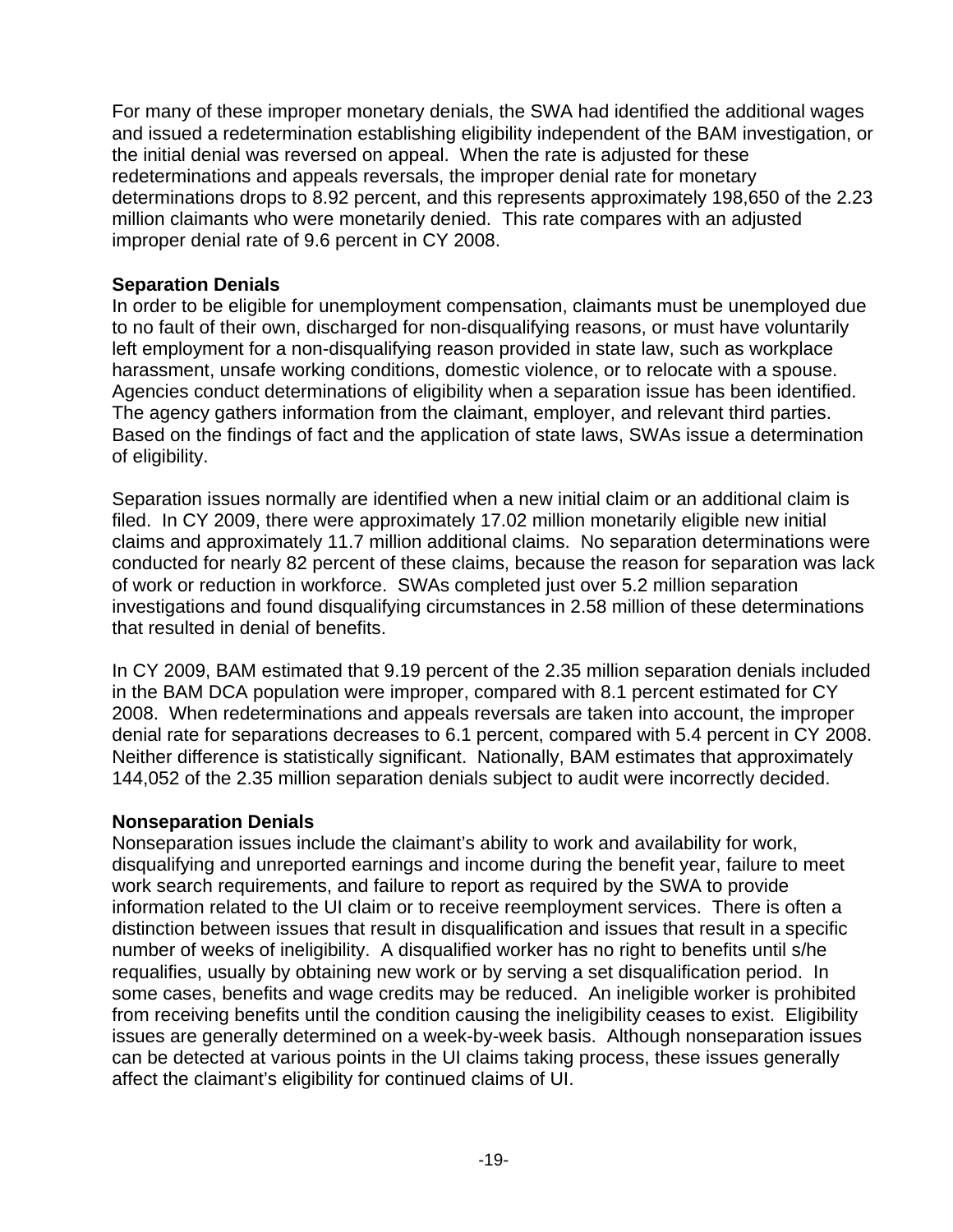determination was conducted. These unpaid weeks primarily involve claims where the claimant earnings from work exceeded SWA payment limits<sup>1</sup> SWAs made payments for 268.87 million weeks. SWAs completed 4.77 million nonseparation determinations and concluded that 3.39 million of those investigations should r[es](#page-19-0)ult in denial of benefits.

For the 2.77 million nonseparation denials included in the DCA population, BAM estimates an improper denial rate of 19.02 percent and the adjusted improper denials rate of 13.96 percent.

# **Overpayments and Proper Denials**

BAM determined that small percentages of the separation (0.12 percent) and nonseparation (1.61 percent) denials resulted in overpayments. Overpayments can occur if the period of disqualification for UI benefits was less than it should have been, and the claimant received compensation during the period that he or she should have been ineligible for benefits. Overpayments can also occur if the claimant received a partial payment that was too large. A partial payment is a reduction in the claimant's weekly benefit amount and is issued when the claimant has earnings or other deductible income for weeks that he or she claims UI benefits. For some of these compensated weeks, the BAM audit identified additional income that reduced benefits further or in some cases eliminated eligibility for benefits entirely.

For small percentages of all three types of denials, BAM concluded that the claimant was properly denied but the agency committed a procedural error, such as basing the determination on the wrong reason or section of the law or applying incorrect dates to the period of denial. For example, a claimant may have been denied because of a monetary determination that the claimant had earned insufficient wages in the minimum number of weeks required by state law. The BAM audit determined that the claimant did meet the minimum weeks test, but was still ineligible due to insufficient total wage credits earned in the base period. For separation and nonseparation determinations, these errors typically involve citing the wrong issue in the determination (for example, availability versus reporting).

### **DCA Rate Table**

i<br>S

The following table summarizes the DCA rates for the three denial categories described.

| <u>o i lovo oo boniya gidhiig xwanayfi wayo</u> |                |                |          |          |          |           |
|-------------------------------------------------|----------------|----------------|----------|----------|----------|-----------|
| Denial Type                                     | <b>BAM</b>     | Sample         | Improper | Adjusted | Over-    | Proper    |
|                                                 | Population of  | Οt             | Rate     | Improper | Paymen   | Denial*** |
|                                                 | <b>Denials</b> | <b>Denials</b> |          | Rate     |          |           |
| <b>Monetary</b>                                 | 2,227,108      | 7.378          | 13.51%   | 8.92%    | $0.00\%$ | 1.03%     |
| Separation                                      | 2,346,118      | 7,676          | 9.19%    | 6.14%    | 0.12%    | 4.79%     |
| Nonseparation                                   | 2,768,533      | 7.641          | 19.02%   | 13.96%   | 1.61%    | 6.20%     |

# **CY 2009 US Denied Claims Accuracy Rates**

<span id="page-19-0"></span> $1$  A countable nonmonetary determination may be issued only when there is a question on whether for a particular week: a) the claimant's activities or status constitutes "service" or "employment," or b) the claimant earns "wages" or receives "remuneration," resulting in ineligibility as "not unemployed," or only partially unemployed.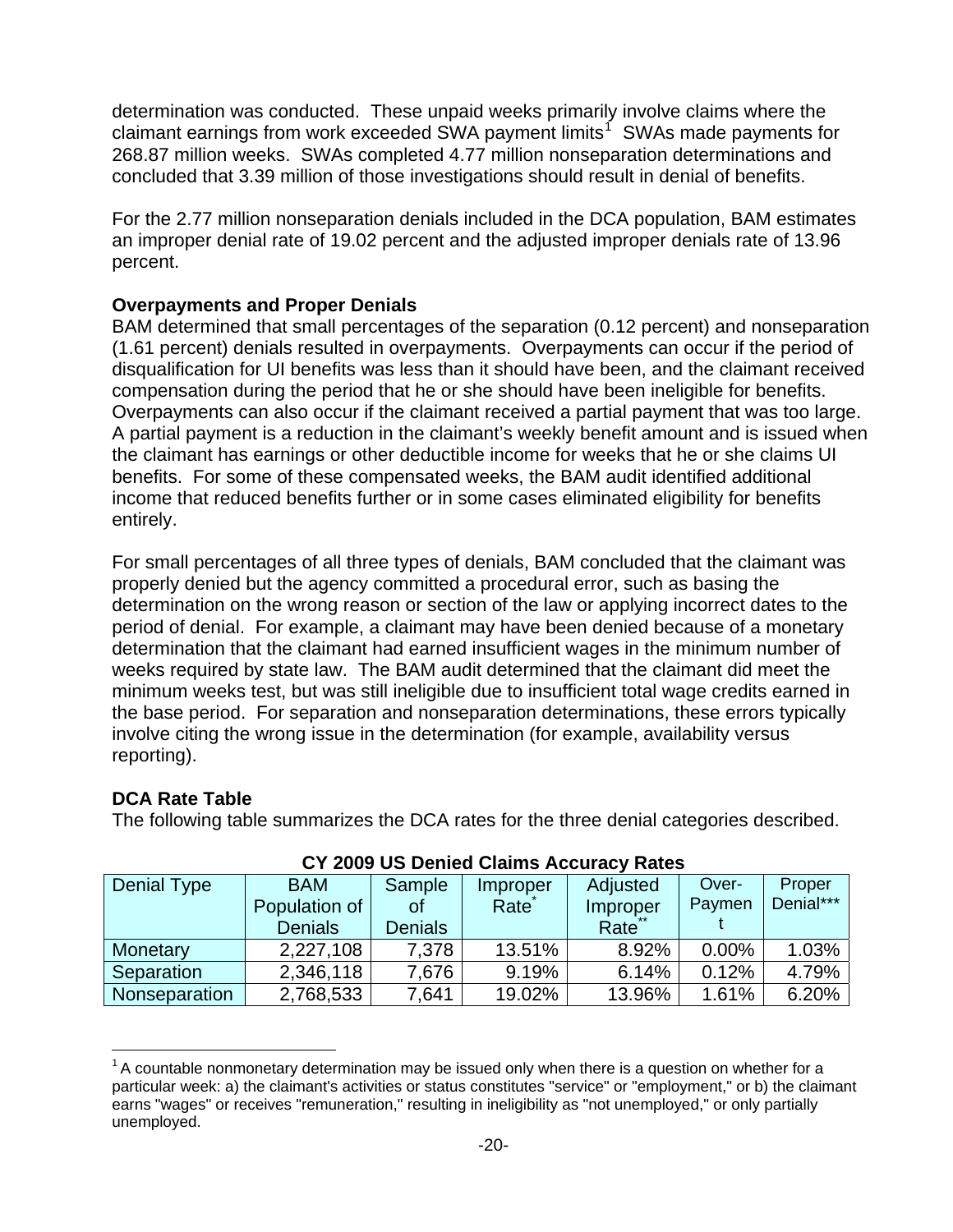### DCA Rate Table Notes:

In several states, the population from which the BAM DCA samples were selected may not include all of the determinations that meet the definition for inclusion in the DCA population. This limits the degree to which inferences about the population can be made from BAM DCA data. States are in the process of resolving these population issues.

\* Improper rate is the percentage of denied claims that BAM DCA concluded were erroneous, whether or not official agency action was taken to issue payment or increase claimant's WBA, MBA or remaining balance.

\*\* Adjusted improper rate excludes erroneous denials that were corrected by the agency and claims for which eligibility was established on appeal prior to DCA case completion.

\*\*\* Properly denied, but BAM identified a procedural error, such as basing the determination on the wrong reason or section of the law or applying an incorrect period of denial.

For a detailed listing of these rates for each state, click on the following link (note: the spreadsheet may have several pages): Denied Claims Accuracy & Error Rates CY 2009.xls

### **Agency Action for Improper Denials**

Not every improper denial results in the agency issuing a payment to the claimant (or increasing the claimant's weekly benefit amount, maximum benefit amount, or dependents' allowance). Agencies or BAM took action to insure that benefits were paid for just over 74 percent of the improper monetary denials. However, 37 percent and 45 percent of the claimants improperly denied for separation and nonseparation issues respectively, received benefits. In some cases, claimants are ineligible for payment due to other disqualifying issues. In other cases, the agency is precluded from taking action because of the time that has elapsed since the denial was issued (determination finality rules) or by other provisions of the law.

BAM records the following agency actions:

- Official Action Agency or BAM took action to issue payment;
- No Payment Due Claimant was not entitled to payment due to other disqualifying issue or the claimant did not file a claim for the week(s), which were improperly denied;
- Other Improper No official action could be taken due to finality or other provisions of state law;
- Overpayment Claimant received payment for weeks of unemployment to which he or she was not entitled;
- Procedural Error Claimant properly denied, but BAM identified a procedural error on the part of the agency.

The following graph summarizes the denial error rates by outcome and whether agency action was possible.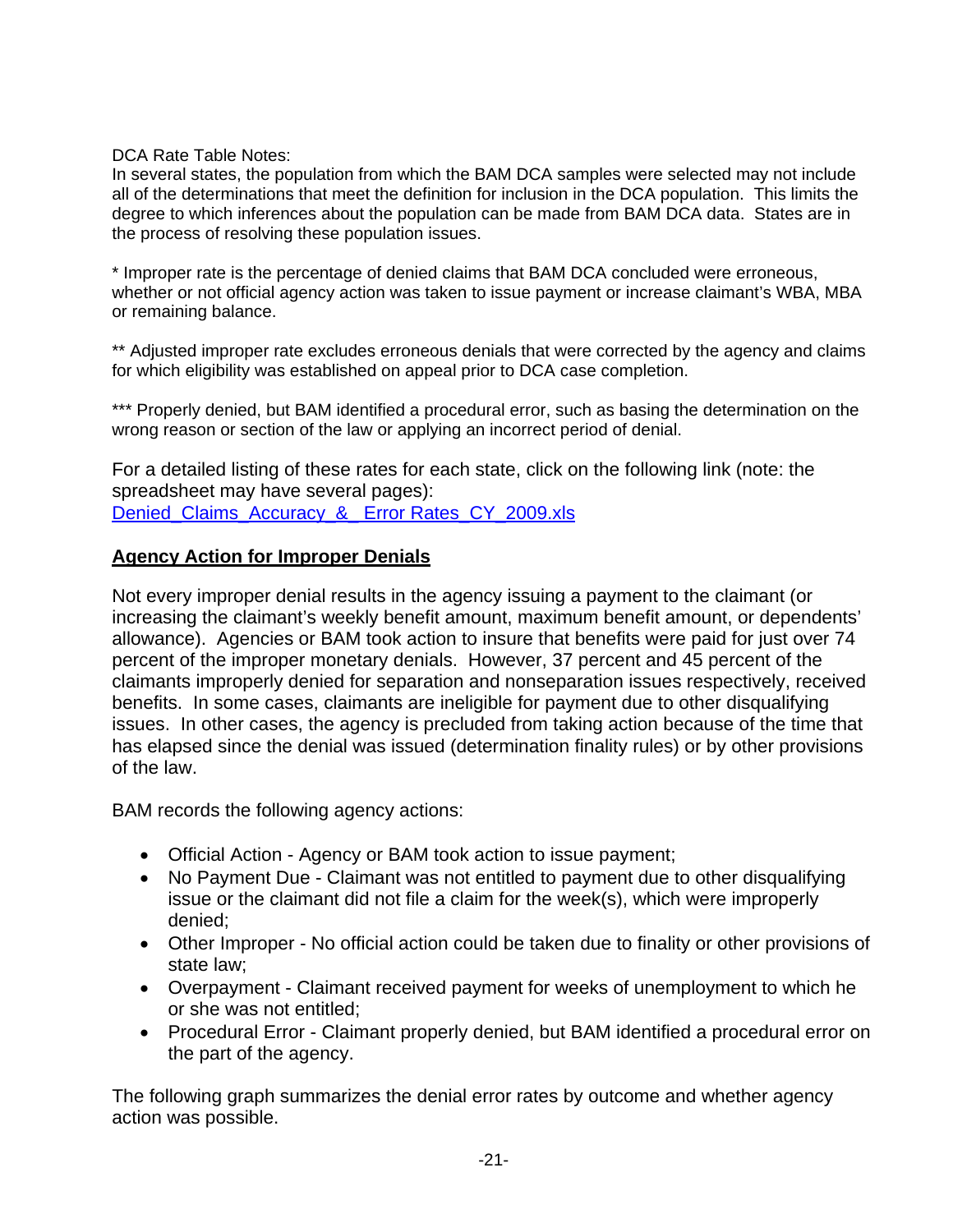

For a detailed listing of these rates for each state, click on the following link (note: the spreadsheet may have several pages):

Agency Action for Improper Denials CY 2009.xls

# **Cause for Improper Denials**

The distribution of the causes of improper denials varies considerably among the three denial rates. The elements included or excluded from the various rates by business process definition influences this distribution.

For a detailed listing of these rates for each state, click on the following link (note: the spreadsheet may have several pages): [Denied Rates by Cause CY 2009.xls](Denied_Rates_by_Cause_CY_2009.xls)

# **Responsibility for Improper Denials**

The party responsible for erroneous denials varies by type of denial determination. Employers were solely responsible for almost 26.5 percent of the erroneous monetary denials due to misreporting or underreporting employees' wages. A small percentage of these improper monetary denials involved employers misclassifying claimants as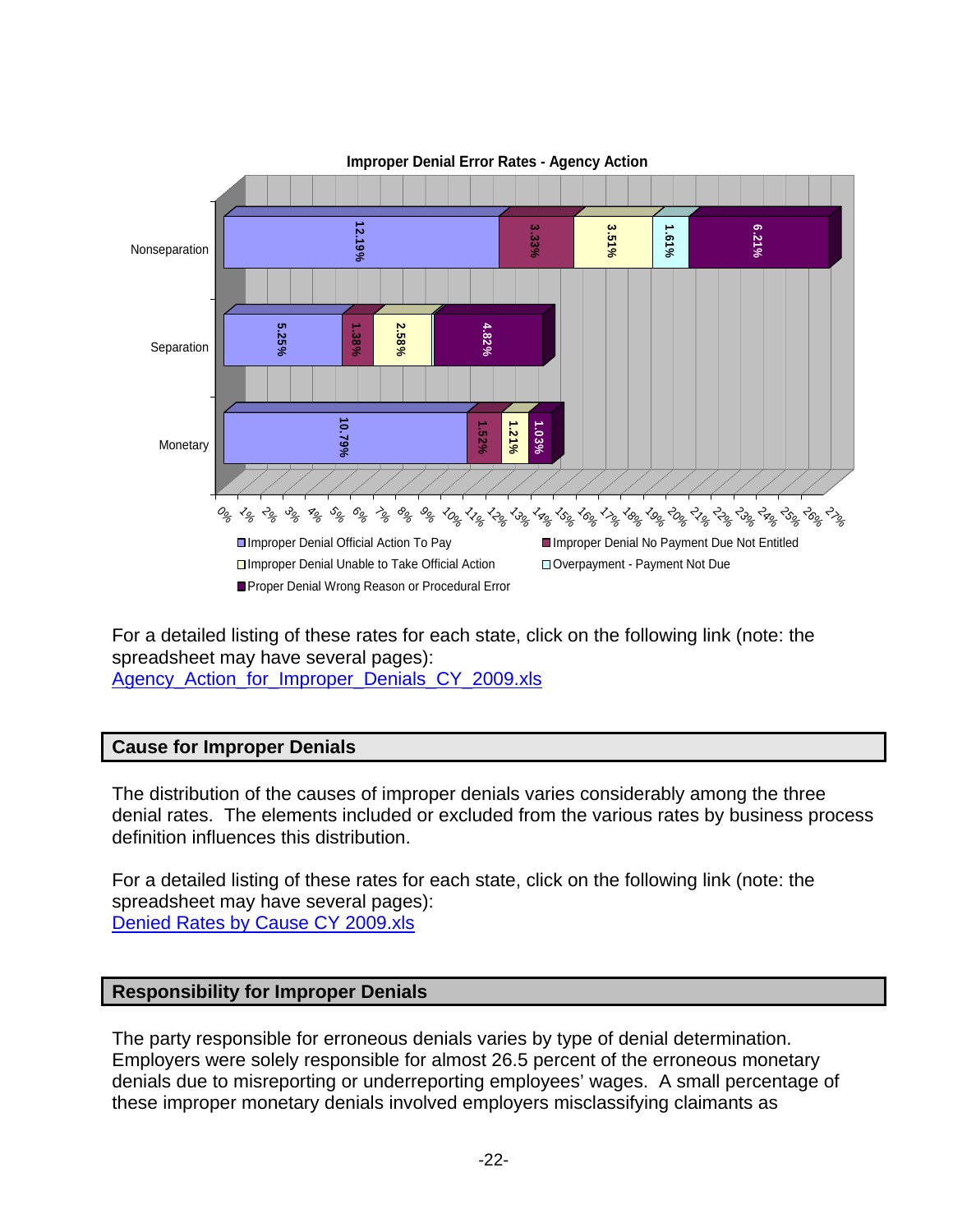independent contractors during the base period. Claimants were responsible for another 22 percent of the erroneous monetary denials, and agency error accounted for approximately 11 percent of the improper monetary denials.

The SWAs were solely responsible for approximately 37 percent of the incorrect separation denials and 27 percent of the improper nonseparation denials. Employers and the SWAs were jointly responsible for 21 percent of the erroneous separation denials. Claimants were responsible for over 42 percent of the erroneous nonseparation denials.



The following graph summarizes improper denial errors by responsible party.

For a detailed listing of these rates for each state, click on the following link (note: the spreadsheet may have several pages): [Responsibility\\_For\\_Improper\\_Denials\\_CY\\_2009.xls](Responsibility_For_Improper_Denials_CY_2009.xls)

# **Prior Agency Action for Improper Denials**

Because the SWAs, either solely or jointly with other parties, are responsible for the majority of the erroneous nonmonetary denials and for a significant proportion of the monetary denials, it is instructive to examine agency action prior to the DCA investigation. Agencies had resolved or were in the process of resolving 31 percent of the erroneous monetary denials. However, 44 percent of the improper monetary denials could not be detected through the normal claims taking procedures. Typically, these are claims for which the employer incorrectly reported the wages or the claimant failed to inform the agency that he or she had out-of-state wage credits. Therefore, the agency issued the monetary denial based on the best information available at the time of the initial determination. For improper nonmonetary denials, the agency identified the issue but took the incorrect action for 61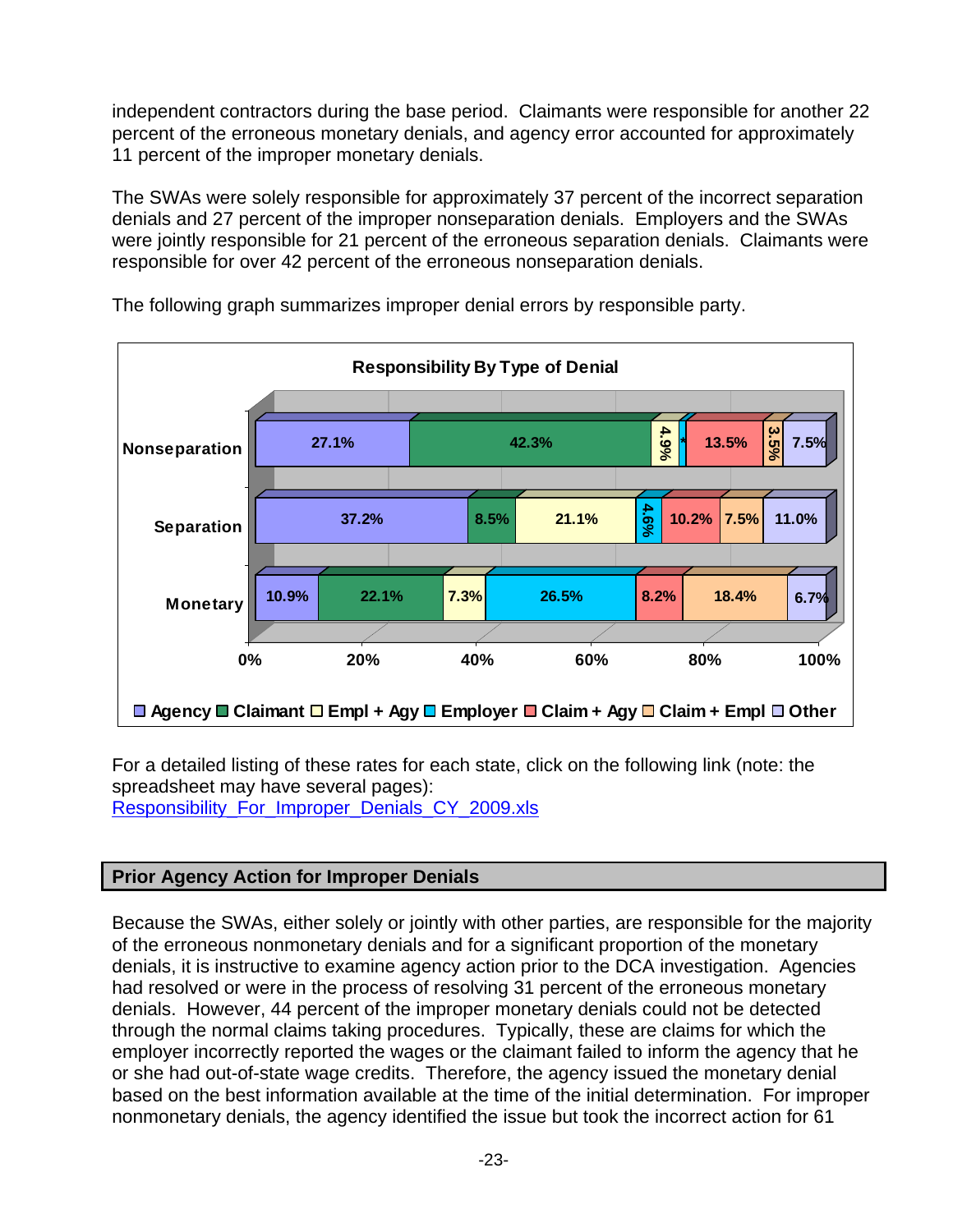percent of the improper separation determinations and 33 percent of the erroneous nonseparation determinations.

Although the agency followed its procedures, the issue or information was undetectable for 18 percent of the improper separation determinations and 37 percent of the erroneous nonseparation determinations. For these claims the agency issued its determination to deny eligibility based on information that, although incomplete, was the best available under normal procedures at the time of its decision.



For a detailed listing of these rates for each state, click on the following link (note: the spreadsheet may have several pages): Prior Agency Action For Improper Denials CY 2009.xls

### **Separation Issues**

A majority of the separation denials concerned voluntary quits (VQ), while discharges accounted for most of the balance. "Other" includes a small number of labor disputes, military separations, or claimants who were still job attached (partial unemployment).

Claims that were denied for VQ issues were somewhat more likely to be in error (9.52 percent) than denials issued for discharge

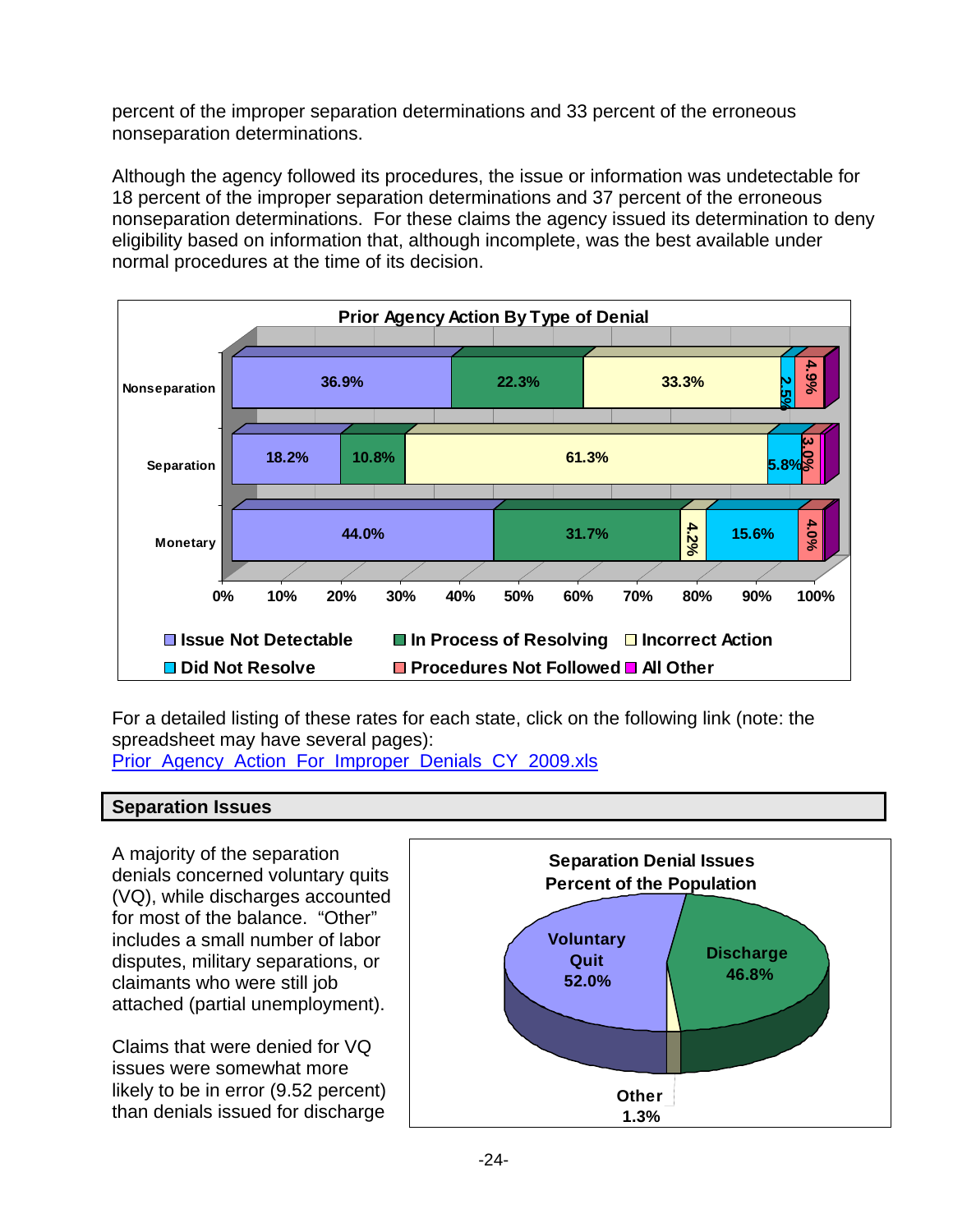(8.84 percent). Separation denials that were based on "Other" issues were incorrect at similar rates. The following table displays these separation error rates by type.

| <b>Separation Type</b> | <b>Sample</b><br><b>Cases</b> | <b>Population of</b><br>separation<br>type denial | Percentage<br>of Type in<br><b>Population</b> | <b>Improper</b><br><b>Denials</b> |
|------------------------|-------------------------------|---------------------------------------------------|-----------------------------------------------|-----------------------------------|
| <b>Voluntary Quit</b>  | 4,025                         | 1,218,814                                         | 51.95%                                        | 9.52%                             |
| <b>Discharge</b>       | 3,550                         | 1,096,780                                         | 46.75%                                        | 8.84%                             |
| Other                  | 101                           | 30,524                                            | 1.30%                                         | 8.69%                             |
| Total                  | 7,676                         | 2,346,118                                         | 100.00%                                       |                                   |
| % Improper             |                               |                                                   |                                               | 9.19%                             |

For a detailed listing of these rates for each state, click on the following link (note: the spreadsheet may have several pages): [Denied\\_Claims\\_Separation\\_Error\\_Rates\\_by\\_State\\_CY2009.xls](Denied_Claims_Separation_Error_Rates_by_State.xls)

#### **Nonseparation Issues**

The claimant's failure to report as required by the SWA and provi de information related to the UI claim or to receive reemployment services constituted the largest category of nonseparation denials in CY 2009. This is followed by issues involving disqualifying income. The remaining nonseparation denials are distributed among several issues, with able and available issues, work search, and other+ which includes refusal of suitable work, alien , athlete, school, seasonality issues.

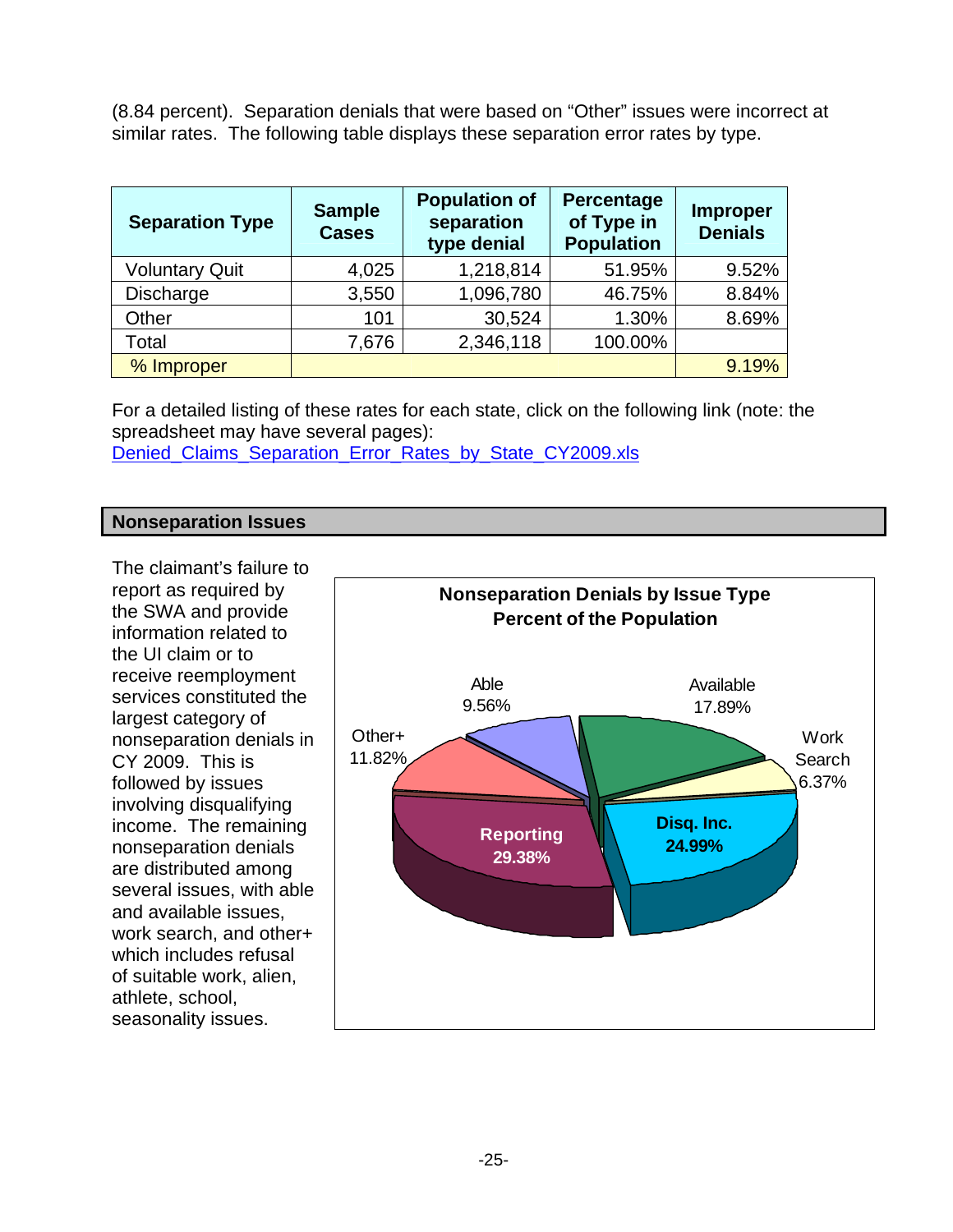| Nonseparation<br><b>Type</b> | Sample<br>Cases | Population | Percentage of<br>Type in<br>Population | Improper<br><b>Denials</b> |
|------------------------------|-----------------|------------|----------------------------------------|----------------------------|
| Able                         | 800             | 265,584    | 9.56%                                  | 11.48%                     |
| Available                    | 1,333           | 497,023    | 17.89%                                 | 19.42%                     |
| <b>Work Search</b>           | 372             | 176,851    | 6.37%                                  | 28.65%                     |
| Disq. Inc.                   | 2,311           | 694,174    | 24.99%                                 | 16.11%                     |
| Reporting                    | 2,001           | 816,224    | 29.38%                                 | 22.65%                     |
| Other+                       | 877             | 328,483    | 11.82%                                 | 16.27%                     |
| Total                        | 7,694           | 2,778,339  | 100.00%                                |                            |
| % Improper                   |                 |            |                                        | 19.00%                     |

Determinations that denied eligibility because the claimant failed to meet the state's work search requirements had the highest error rate (28.65 percent), although work search issues constitute less than seven percent on the nonseparation denials. Denials based on the claimant's ability to work had the lowest error rate (11.48 percent).



The following chart shows improper nonseparation denial error rates by the type of issue.

For a detailed listing of these rates for each state, click on the following link (note: the spreadsheet may have several pages): [Denied\\_Claims\\_Nonseparation\\_Error\\_Rates\\_by\\_State\\_CY2009.xls](Denied_Claims_Nonseparation_Error_Rates_by_State.xls)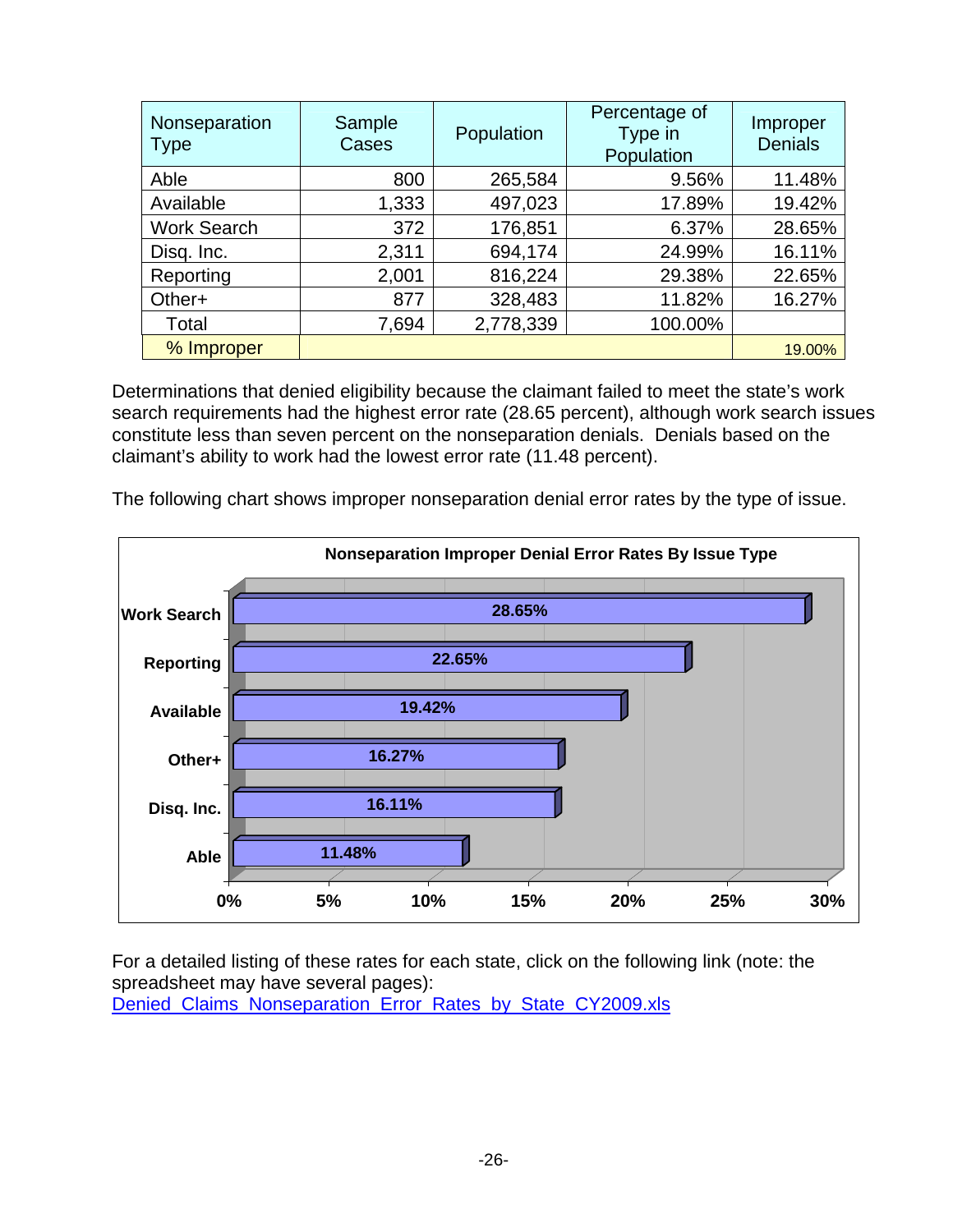# **Links to Additional BAM Paid and Denied Claims Data and BAM Methodology**

### **Integrity Rates\***

- Integrity Rates-CY 2009-all states.xls
- [CY 2008-CY2009 Integrity Rate changes.xls](CY2008-CY2009_RATE_changes.xls)

## **Integrity Rates - Cause / Responsibility\***

- [Annual Overpayment by cause all states CY 2009.xls](Annual_Overpayment_by_cause_all_states.xls),
- Operational Overpayment by cause all states CY2009.xls
- Overpayment Included & Excluded from the Operational Rate CY2009.xls
- [CY05-CY09 BAM Annual & Operational Overpayment Rates by QTR & State.xls](CY05-09_BAM_Annual_Report_and_Operational_Overpayment_Rate.xls)
- [Fraud Overpayment by cause all states CY 2009.xls](Fraud_Overpayment_by_cause_all_states.xls)
- [Agency Responsible Overpayment by cause all states CY 2009.xls](Agency_Responsible_Overpayment_by_cause_all_states.xls)
- [Integrity Rates by Responsibility all states CY 2009.xls](Integrity_Rates_by_Responsiblity_all_states.xls)
- [Annual Report Rate Cause and Responsibility CY 2009.xls](Annual_Report_Rate_Cause_and_Responsibility-US_Total_CY09.xls)

### **Integrity Rates - Prior Action / Point of Detection\***

- Prior agency action for all integrity rates CY2009.xls
- Prior Claimant Action and Cause CY2009.xls
- Prior Agency Action and Cause CY2009.xls
- [Prior Employer Action for all integrity rates all states CY2009.xls](Prior_Employer_Action_for_all_integrity_rates_all_states.xls)
- [Prior\\_Employer\\_Action\\_and\\_Cause\\_CY2009.xls](Cause_and_Prior_Employer_Action.xls)
- [Annual Rate Point of Detection all states CY 2009.xls](Annual_Overpayments_by_Point_of_Detection_all_states_CY09.xls)
- Annual & Operational Overpaid By Point of Detection and Cause CY2009.xls

# **Key Week Action Rates\***

[Key\\_week\\_action\\_overpayments\\_CY2009.xls](key_week_action_overpayments.xls)

# **Underpayments and Denied Claim Accuracy\***

- Underpayments CY 2009.xls
- Base Period Wages Report by State CY 2009.xls
- [Denied Rates by Cause CY 2009.xls](Denied_Rates_by_Cause_CY_2009.xls)
- [Denied\\_Claims\\_Accuracy\\_&\\_ Error Rates\\_CY\\_2009.xls](Denied_Claims_Accuracy_Rates_CY_2009.xls)
- Agency Action for Improper Denials CY 2009.xls
- Responsibility For Improper Denials CY 2009.xls
- Prior Agency Action For Improper Denials CY 2009.xls
- [Denied\\_Claims\\_Nonseparation\\_Error\\_Rates\\_by\\_State\\_CY2009.xls](Denied_Claims_Nonseparation_Error_Rates_by_State.xls)
- Denied Claims Separation Error Rates by State CY2009.xls

# **BAM Methodology**

- [Methodology and Program Description](bam-methodology.pdf)
- **[BAM State Contacts](State_Contacts_CY_2009.xls)**
- [ET 395 Handbook 5th Edition BAM State Operations Guidance](http://wdr.doleta.gov/directives/attach/ETHandbook_395_Ch5_acc.pdf)
- [Electronic Code of Federal Regulations Quality Control in the Federal State](http://ecfr.gpoaccess.gov/cgi/t/text/text-idx?c=ecfr&%3c?SID%3e&rgn=div5&view=text&node=20:3.0.2.1.2&idno=20)